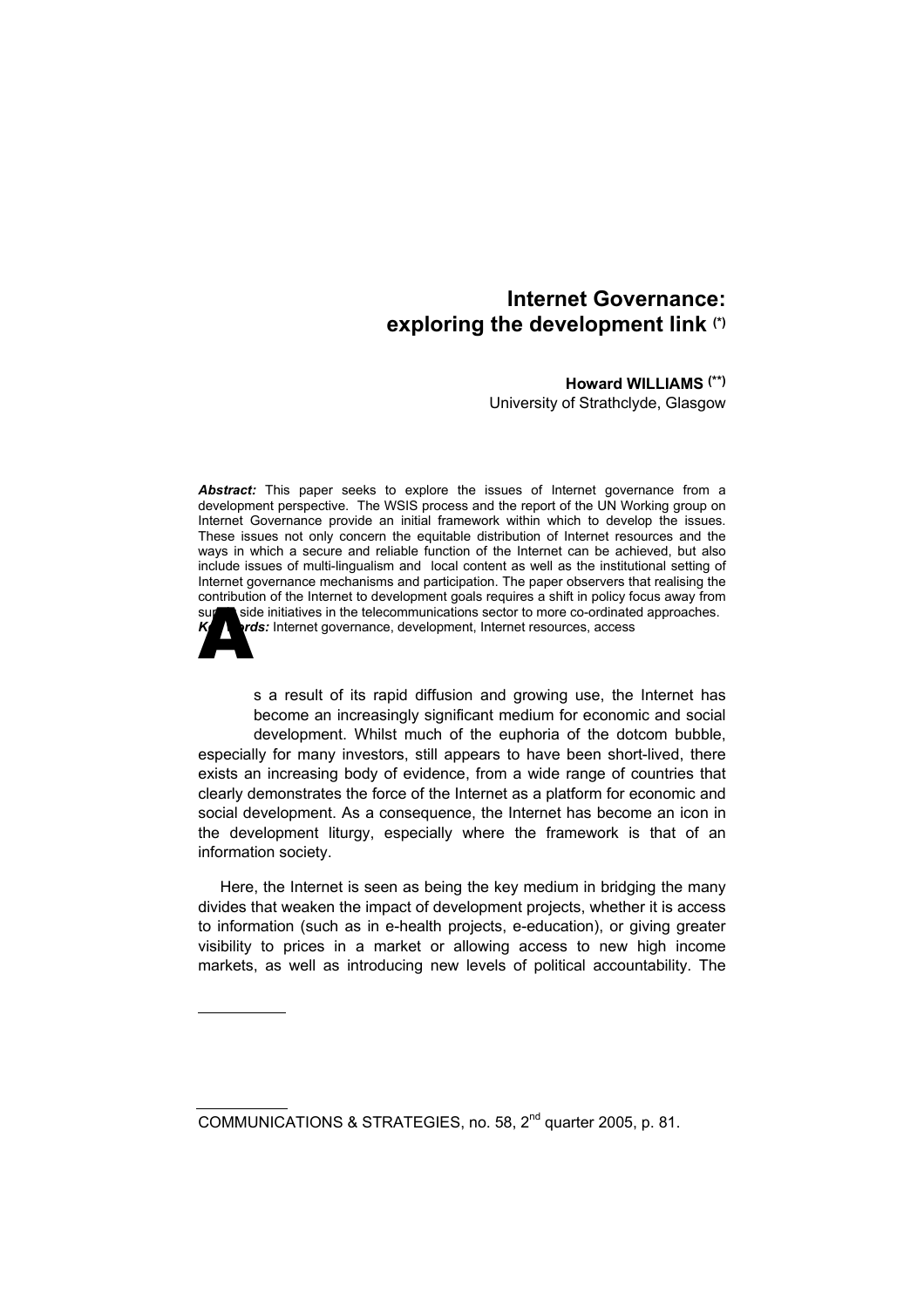Internet is offered up as a tool with which it is possible to overcome the tyranny of geography and asymmetric information, to assert greater power of primary producers over the intermediaries and, to increase the transparency with which government and private sector organisations operate. Ultimately, the Internet has become a powerful medium for delivering economic and social development.

Given this perspective, access to and the factors shaping the use of the Internet are central features of the development debate and, in particular, the debate about Information and Communications Technology (ICT) and development. As a consequence, the circumscription of the ICT and development debate around the specific issues of telecommunications sector reform and private sector investment is profoundly misguided. Increasingly contemporary ICT policy frameworks need to be based on concepts of Internet Governance rather that vertical policy silos, such as fixed telephony, mobile telecommunications and broadcasting. However, Internet governance is a complex policy domain involving not only a wide range of national policy issues, but also international policy processes, including those where there are clear issues of extra-territoriality.

This paper seeks to examine two key areas of Internet policy development and issues of development. The first area is to review the work of the UN Working group on Internet governance and development of these issues within WSIS. The second area is to look at a number of the key issues and their impact on certain elements of the debate on access to and use of the Internet within developing countries. Here, the paper comprises four sections, (i) institutional arrangements for the equitable distribution of Internet resources and a stable and secure functioning of the Internet, (ii) Internet access and international transit arrangements (iii) safe and reliable Internet and network security and (iv) multilingualism and local content.

# ̈ **WSIS and Internet governance**

The antecedents to WSIS are many. Yet all focus on the centrality of ICTs in the development process and, in effect, the additionality that is provided by ICTs when they are integrated into the development process. The UN ICT Taskforce locates ICTs at the centre of the development process and thus declares, in its guiding principles, that: "Everyone can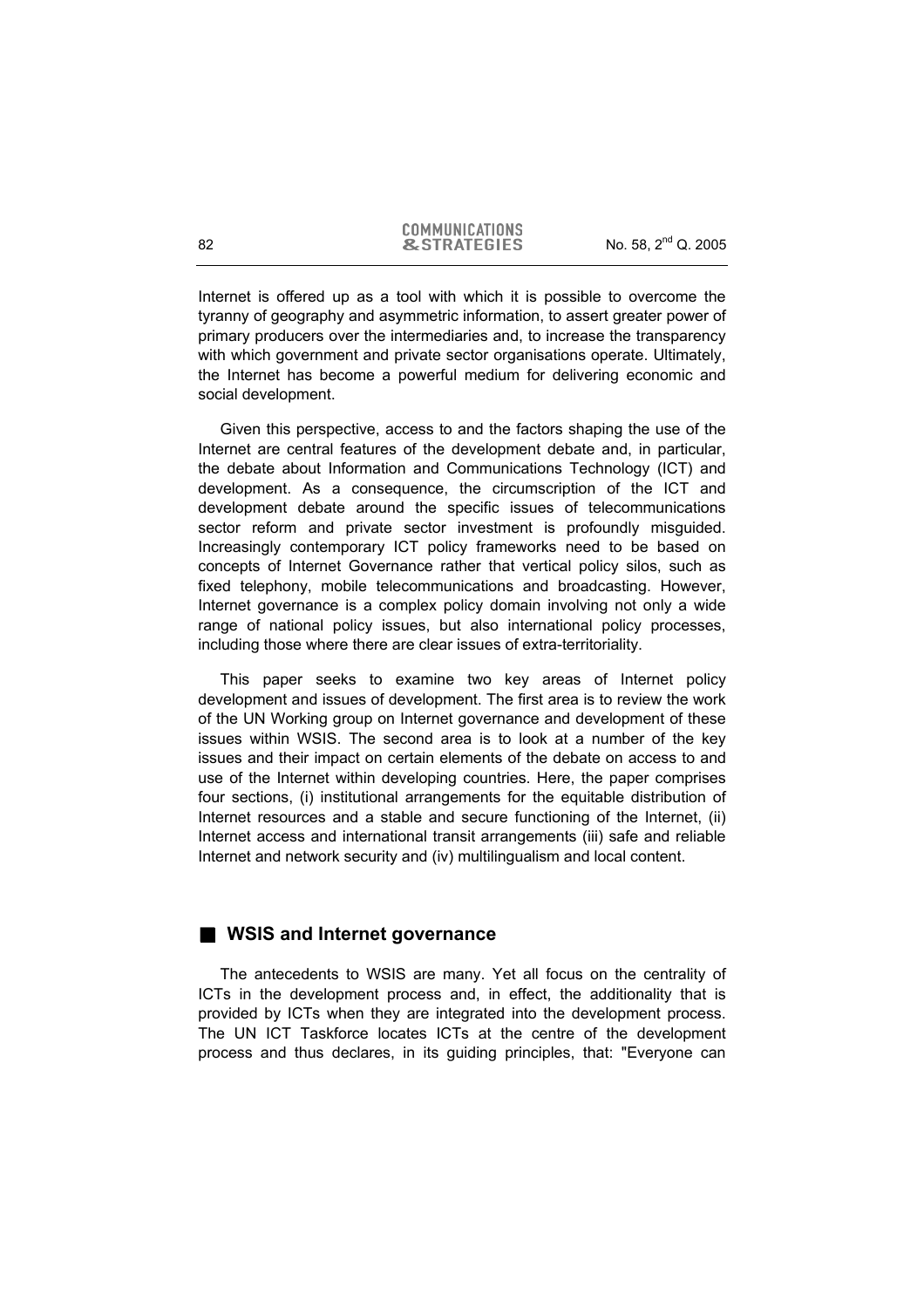benefit from the opportunities that ICTs can offer  $1$  and that this means improving access, enhancing connectivity and promoting equal opportunities derived from universal access 2.

The overall goal of the WSIS process is to harness the development of the Internet and other information and communication technologies (ICTs) to sustainable global development goals  $-$  particularly the Millennium Development Goals (MDGs) 3. The work of the UN Working Group on Internet Governance (WGIG) needs to be interpreted within this broader development context and hence the debates on Internet governance within WSIS are more than a debate about the institutional structures that govern the Internet. The WSIS process also places emphasis on the inclusion and active participation of a diversity of stakeholders, including governments, the private sector and civil society.

However, the political realities of the WSIS during the first phase, which culminated with the summit in Geneva in December 2003, meant that a number of key issues were left unresolved. Of note were the issues of financing ICT for development and the question of Internet governance. Unlike the financing task force the Working Group on Internet Governance was set up under the auspices of the UN Secretary General, and not under the Chair of WSIS.

<sup>&</sup>lt;sup>1</sup> Extracts from the UN ICT Task Force Principles:

ì19. We are resolute in our quest to ensure that everyone can benefit from the opportunities that ICTs can offer. We agree that to meet these challenges, all stakeholders should work together to: improve access to information and communication infrastructure and technologies...

<sup>21.</sup> Connectivity is a central enabling agent in building the Information Society. Universal, ubiquitous, equitable and affordable access to ICT infrastructure and services, constitutes one of the challenges of the Information Society and should be an objective of all stakeholders...

<sup>28.</sup> We strive to promote universal access with equal opportunities for all to scientific knowledge and the creation and dissemination of scientific and technical information, including open access initiatives for scientific publishing.<sup>'</sup>

<sup>2</sup> http://www.unicttaskforce.org/about/principle.asp.

 $3$  Para 1 of the WSIS Declaration of Principles: "declare our common desire and commitment to build a people-centred, inclusive and development-oriented Information Society, where everyone can create, access, utilize and share information and knowledge, enabling individuals, communities and peoples to achieve their full potential in promoting their sustainable development and improving their quality of life, premised on the purposes and principles of the Charter of the United Nations and respecting fully and upholding the Universal Declaration of Human Rights".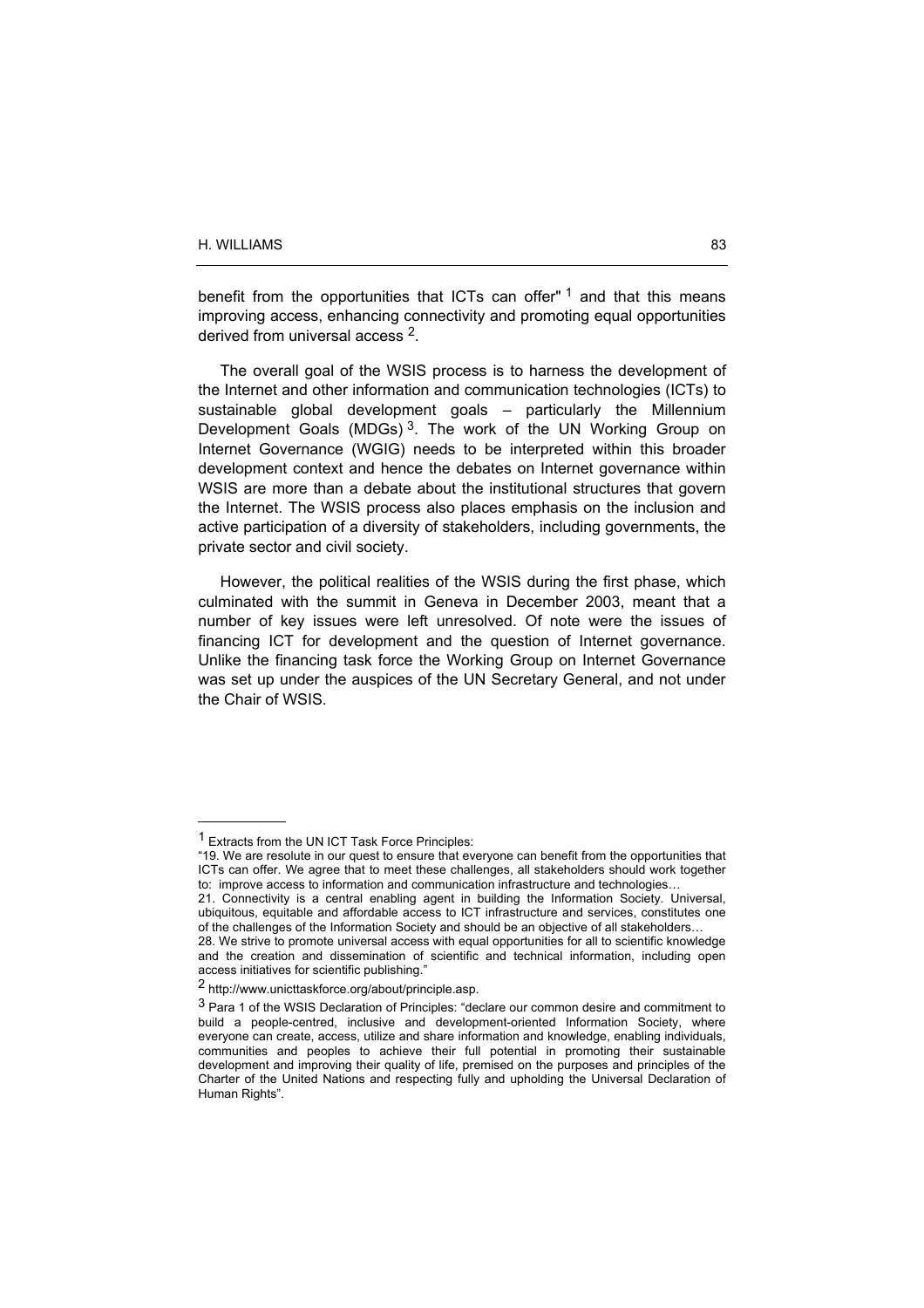### **The WGIG mandate**

The negotiators at WSIS-I asked the UNSG to set up a working group with a mandate to: "Investigate and make proposals for action, as appropriate, on the governance of the Internet", inter alia by:

developing a working definition of Internet governance;

identifying the public policy issues relevant to Internet governance;

developing a common understanding of the respective roles and responsibilities of governments, existing intergovernmental and international organizations and other forums, as well as the private sector and civil society of both developing and developed countries;

preparing a report on the results of this activity to be presented for consideration and appropriate action for the second phase of WSIS 4.

Although WSIS-I was unable to conclude negotiations with regard to Internet governance coordination and action lines, the Declaration of Principles (DoP) adopted by the Geneva phase of the summit nevertheless contains provisions that largely answer the question of "who should govern the Internet and why?" In particular, the DoP sets out three frameworks that WGIG has used to structure its debates and open consultations; of particular note are paragraphs 48 and 49.

Paragraph 48 asserts that:

"The Internet has evolved into a global facility available to the public and its governance should constitute a core issue of the Information Society agenda."

The paragraph then argues that:

"The international management of the Internet should be multilateral, transparent and democratic, with the full involvement of governments, the private sector, civil society and international organizations."

Finally, the paragraph states that that Internet governance:

"... should ensure an equitable distribution of resources, facilitate access for all and ensure a stable and secure functioning of the Internet, taking into account multilingualism".

Paragraph 49 states that:

<sup>4</sup> Source: Para 13 WSIS Action Plan.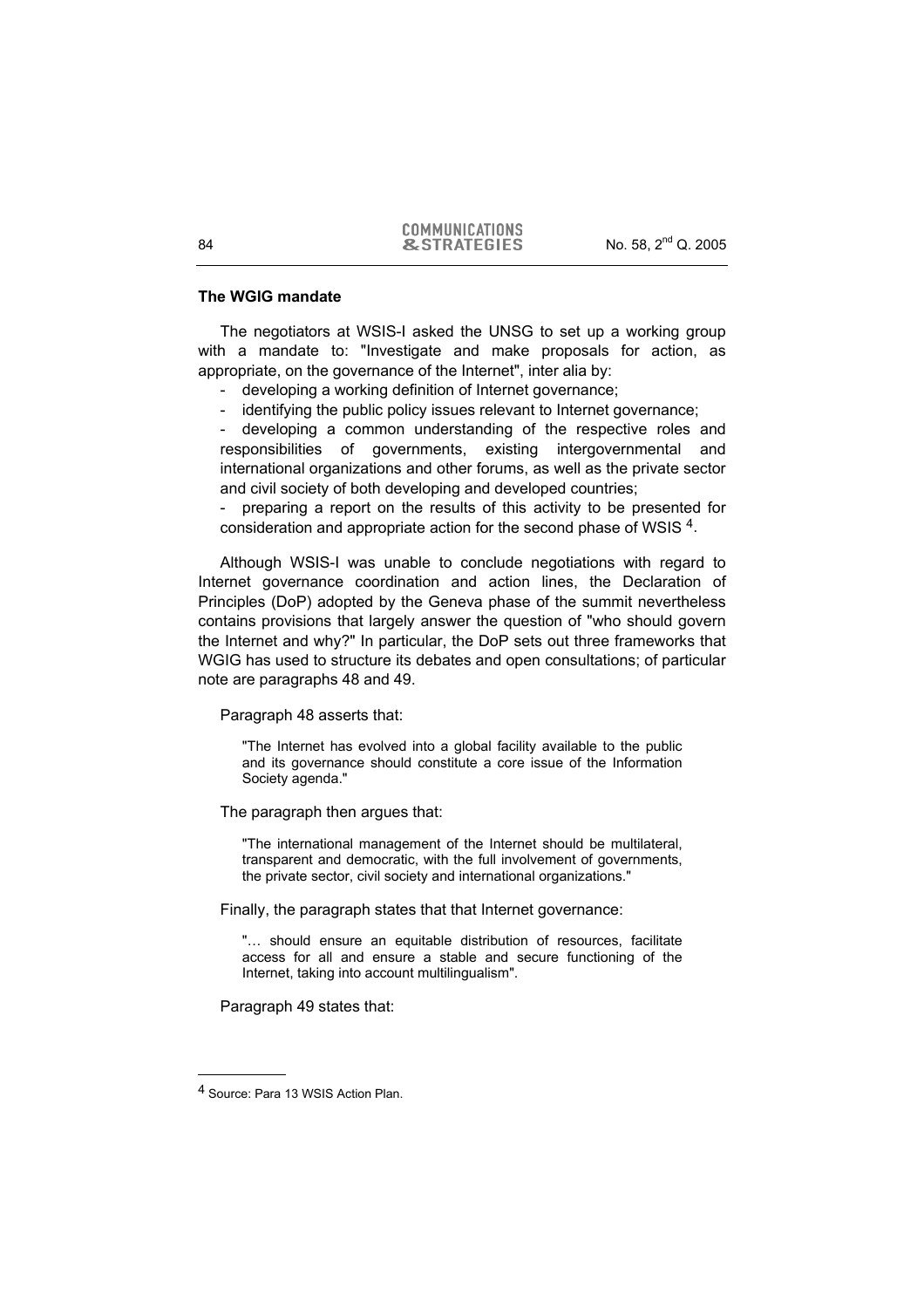"The management of the Internet encompasses both technical and public policy issues"

and goes on to specify the roles that States, the private sector, civil society, intergovernmental organizations, and other international organizations should play in Internet governance. The text is important as it specifically says:

"The management of the Internet encompasses both technical and public policy issues and should involve all stakeholders and relevant intergovernmental and international organizations. In this respect it is recognized that:

a) Policy authority for Internet-related public policy issues is the sovereign right of States. They have rights and responsibilities for international Internet-related public policy issues

b) The private sector has had and should continue to have an important role in the development of the Internet, both in the technical and economic fields

c) Civil society has also played an important role in Internet matters, especially at community level, and should continue to play such a role

d) Intergovernmental organizations have had and should continue to have a facilitating role in the coordination of Internet-related public policy issues

e) International organizations have also had and should continue to have an important role in the development of Internet-related technical standards and relevant policies."

The WGIG working procedures, working papers and results of the open consultation process have all been made publicly available (www.wgig.org). Although an agreement was reached towards the end of its activities, the WGIG produced a working definition of Internet governance as:

"Internet Governance is the development and application by governments, private sector and civil society in their respective roles of shared principles, norms, rules, decision making procedures and programmes that shape the evolution and use of the Internet." 5

Using this broad definition of Internet governance, the working group clustered Internet-related public policy issues into five groups, in recognition of the fact that different kinds of governance solutions are likely to be required in different areas 6. The five clusters are 7:

<sup>5</sup> WGIG Report, July 2005, www.wgig.org.

 $6$  For a fuller discussion of the working of the WGIG, see for example, MacLEAN, 2005.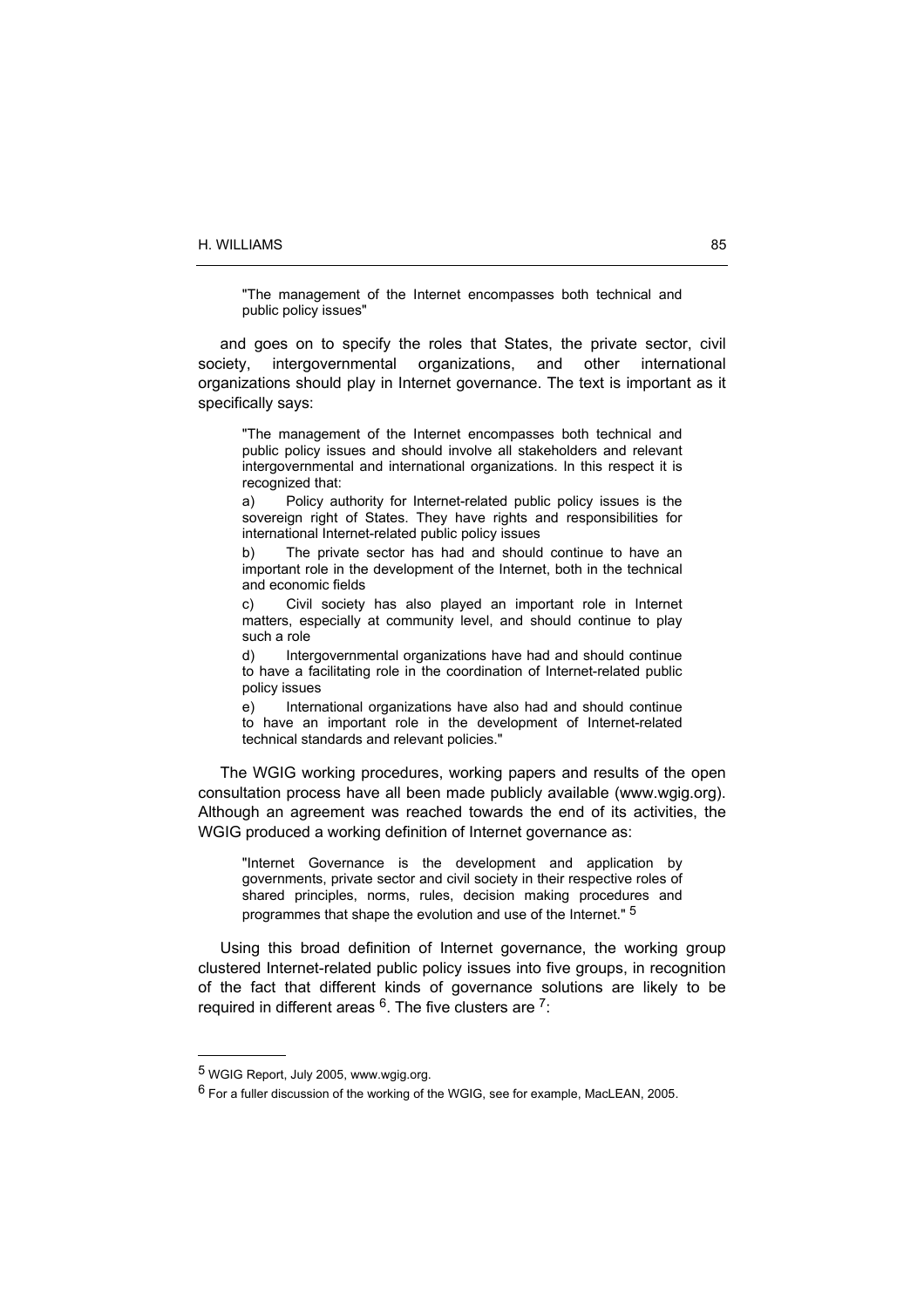- issues related to physical infrastructure (i.e. mainly ITU-related issues),

- issues related to logical infrastructure (i.e. mainly ICANN-related issues),

- issues related to the use and misuse of the Internet, such as spam, and information and network security,

issues that have Internet-related aspects, but are much broader in scope, such as intellectual property rights, trade and commerce, privacy, and freedom of expression,

- development-related issues, including human, financial, and technical capacity-building, which cut across the other four clusters.

In many ways the debate within the WGIG process reflected the divisions that prevented the WSIS-I from reaching a consensus. However, although it is too early to evaluate the success of the WGIG, it has sought to enlarge the 'middle ground' whilst not attempting to negotiate common ground between differing opinions.

Throughout the discussions the question of the legitimacy of the existing Internet governance arrangements continued to be of central concern, and in particular, there was a focus on issues surrounding the legitimacy Internet governance arrangements, which centred on ICANN (Internet Corporation for assigned Names and Numbers) and the contracts issued by the United States government (USG) for the 'management' of the Internet. Questions over the legitimacy of the existing arrangement brought into focus the need for greater co-ordination between existing institutions, particularly at the international level, and a need for greater accountability on the part of existing institutions. As part of the reflection on the need for greater coordination, the WGIG raised the need for a broad policy forum that would include all stakeholders and become a formal mechanism whereby the Internet community would surface and debate key public policy issues. Whilst the institutional setting of such a forum remains ambiguous, there was a strong preference for the forum to be hosted within the UN and a significant number ofsome members WGIG members were in supportive of favour of the ITU hosting such a policy forum.

In terms of increased accountability, the debate largely focused on an 'oversight' function for ICANN and the extent to which its decisions are subject to review. In some ways this oversight function would act as a

<sup>7</sup> See detailed analysis in the WGIG Background Paper, July 2005, www.wgig.org.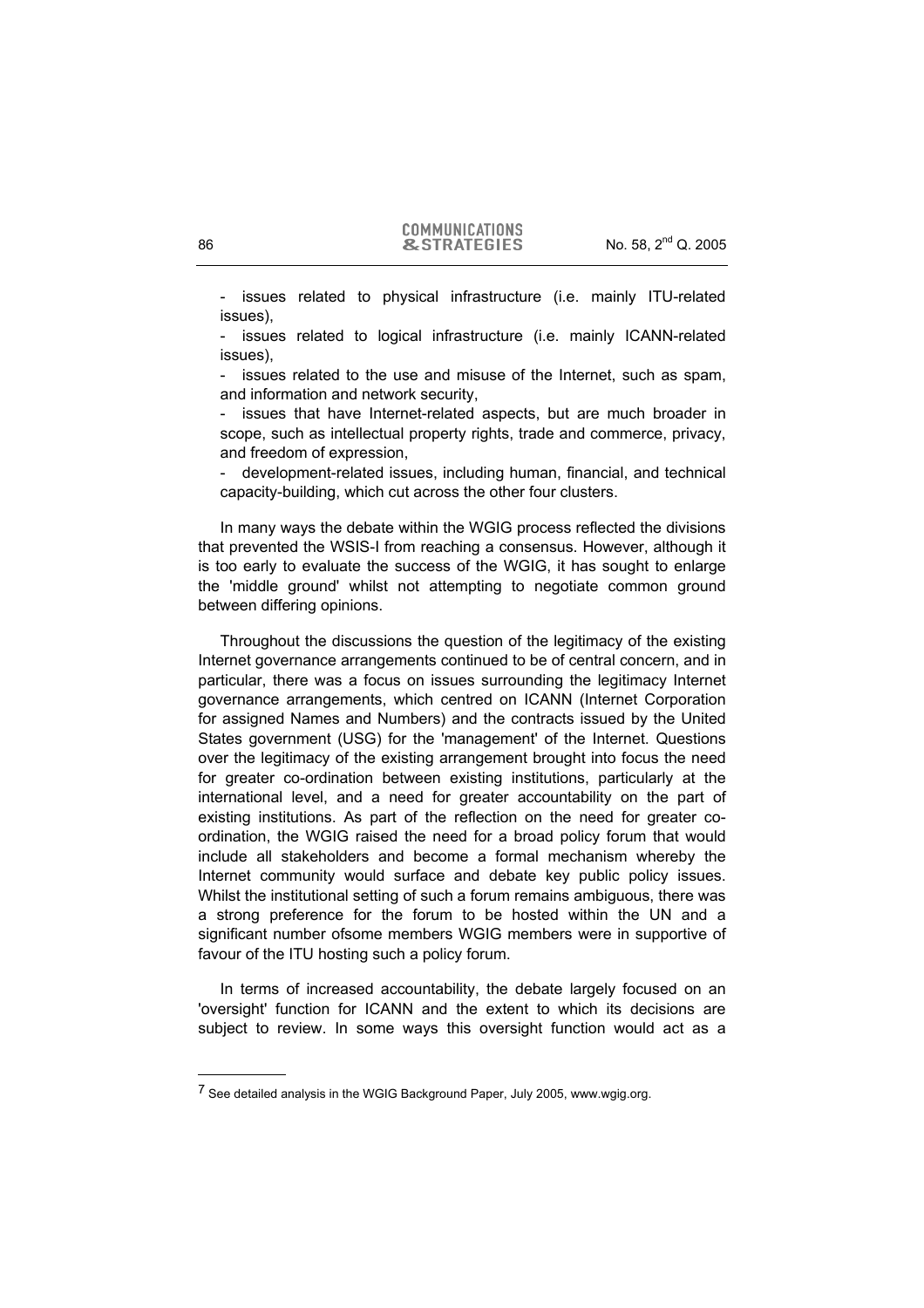substitute for the existing contractual arrangements between the USG and ICANN. For some members of WGIG this review committee would, in effect, crystallise a more formalised role for the GAC (the Government Advisor Committee) and the adoption by such a group of a number of functions including auditing and arbitration. For others the oversight committee would be a full treaty based inter-governmental organisation, while for others, at the other extreme a forum whereby accountability and audit would be exercised through transparency of process and multi-stakeholder inclusiveness. The role of such a review committee in shaping actual ICANN policy and becoming a mechanism for increasing inter-governmental involvement in Internet governance remains controversial 8.

#### **The development of Internet governance mechanisms A historical perspective**

The current debate over Internet governance and public policy issues cannot be separated from an understanding the history of the Internet. However, there is no single history of the Internet. The ever-changing interplay of technological, economic and social forces that have shaped the development of the Internet means that its history is being redefined and rewritten. Furthermore, an understanding of the history of the Internet is also determined by the central unit of analysis. Conventionally history has been written in terms of timelines (for example, Hobbes), but other approaches have adopted the perspective of key individuals (an approach that seems especially insightful in tracking early developments)  $9$  or that of the role of institutions. Clearly these histories are interwoven and, in the final analysis, cannot be separated. However, it is interesting to note that, to date, very little attention has been paid to the history of the Internet in terms of the treatment of public policy issues.

<sup>&</sup>lt;sup>8</sup> It was recognised throughout the WGIG process that a reality check would always be provided by the United States Government with regard to its Prepcom 3 negotiating position and its view as to fundamental questions about the efficacy of Internet governance mechanisms and questions of their legitimacy - information that was never provided beyond the comments in open session at the WGIG consultative meetings in Geneva.

<sup>&</sup>lt;sup>9</sup> The Internet Society offers up several histories of the Internet, many of which have been written by individuals who now have iconic status, including Barry M. Leiner, Vinton G. Cerf, David D. Clark, Robert G. Khan, Leonard Kleinrock, Daniel C. Lynch, Jon Potsel, Lawrence G. Roberts, and Stephen Wolff. See for example, (www.isoc.org/Internet/history).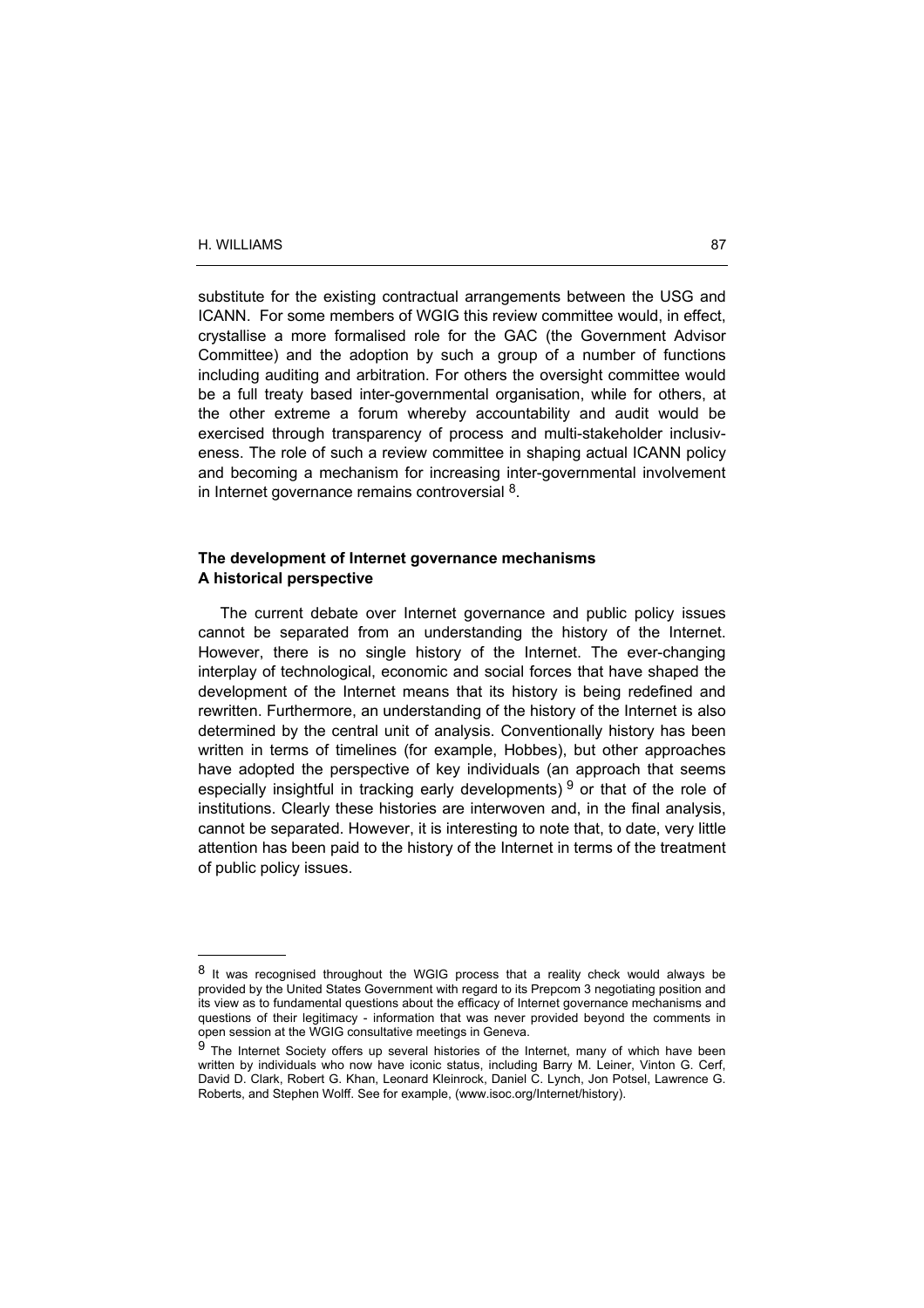In the early years of its development the Internet community coalesced around a few key individuals and working groups, where frequent technological developments were freely made available to the community ensuring their rapid diffusion. In many ways this was a relatively homogenous group in which user interests were closely aligned to the development of technology and in which policy subsumed and resolved within technological debate and the decision-making process. Thus, for example, the design rules promulgated in 1973, "Contemplated a total of 256 networks" (Vinton Cerf, 1993) so to resolve the increasing pressure on the address space as the number of networks expanded Class A, B, and C addresses were invented  $-$  a technological solution to a policy problem.

However, the close knit Internet community also was unable, not unreasonably at the time, to anticipate how technical solutions would lay the foundations of some of the major public policy issues today. Thus, for example, the designation of email addresses and the associated standards, in particular SMTP (simple mail transfer protocol), made no attempt to provide guarantees that the sender was who they purported to be.

The original technical and institutional settings of the Internet meant that trust was conferred on an individual user not within the technical structures of the network, but by the social and institutional considerations, such as an enforceable acceptable use policy (AUP), peer group pressure, the association with specific organisations and its funding mechanisms for supporting Internet development. These social mechanisms for building trust within the Internet community ensured that basic issues of user verification and authentication were secondary in designing basic email protocols. The result was that:

"Forgery was (and still is) very easy to be exploited by viruses and worms, and by security frauds and spammers forging identities" (PETER, p. 18).

Likewise, the incorporation of the American Standard Code for Information Interchange (ASCII) into the design of the DNS was seen as non-contentious. The research community decisions merely reflected the realities of the linguistic traditions of the community (i.e. the dominance of English language) and the efficacy of ASCII in handling communications in English and other European languages.

The invention of TCP/IP can be seen as interlinked to other debates about understanding network architectures, most importantly the debate about the layered model of OSI (Open Standards Inter-Operability). The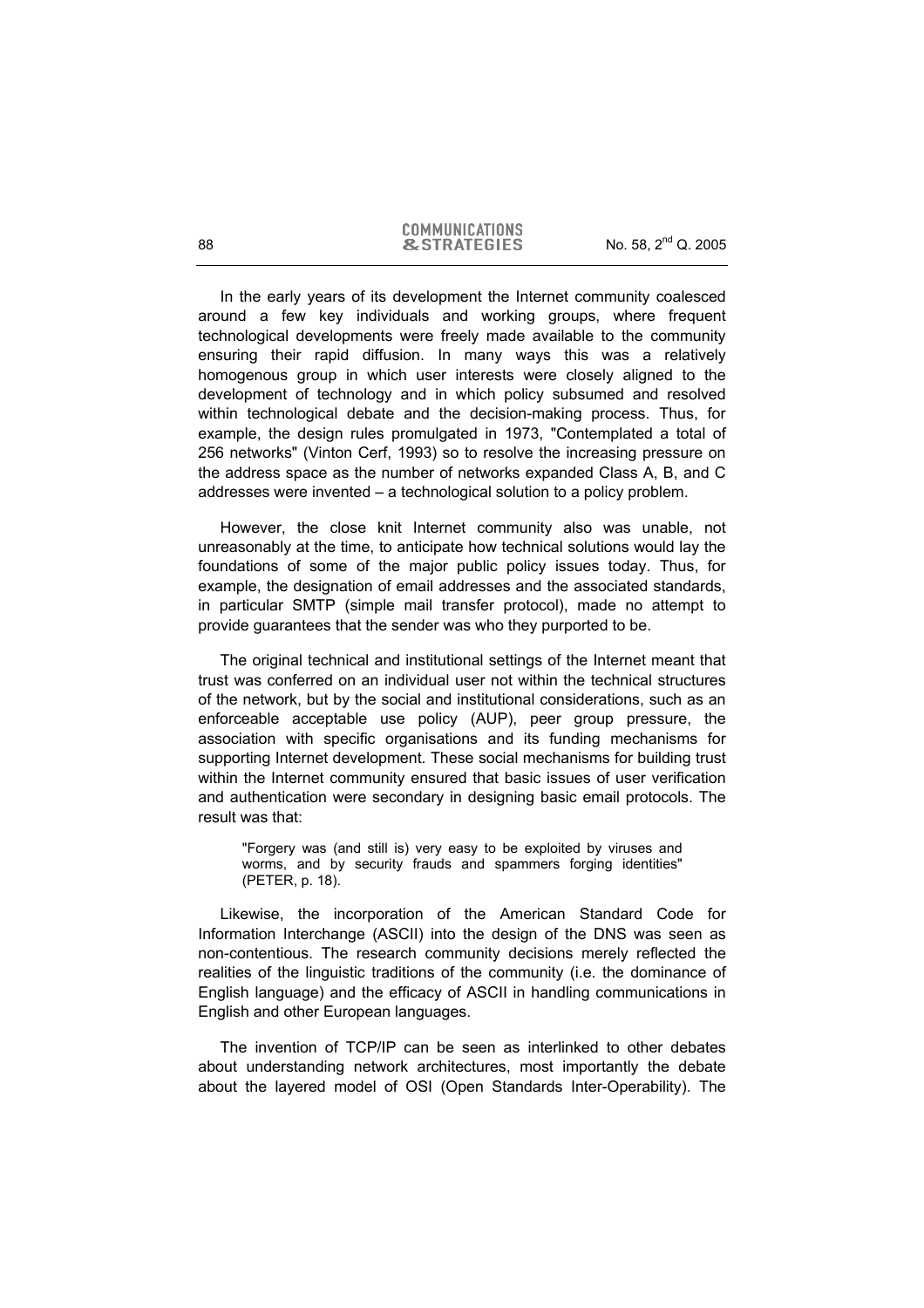-

promotion of OSI 10 by governments played a significant part in redefining the understanding of networks and the separation of the physical, logical and application layers in a network. This division of the network into layers has slowly created different communication markets and encouraged innovation at different layers. A contemporary reflection of this layering of the network is in the development by telephone companies of NGNs (next generation networks) and the creation of an independent services (applications) layer, including voice. These layers are beginning to be provided by different firms in the market and accordingly priced differentially.

The institutional setting of the Internet has evolved in light of the everchanging technical options and demand. The original institutional structure was an integral part of the US Department of Defence (DoD) under its research programme, DARPA (Defense Advanced Research Projects Agency). As it became clear that this research network was of broader significance to the research community in the USA, and to a wider international community of academic researchers, so the institutional setting of the Internet moved from DoD to the US National Science Foundation (NSF). Under the auspices of the NSF the Internet began to take on genuinely global characteristics and the intrinsic ability of the network to facilitate new forms of communication between people started to gain commercial significance. The success of the NSF in managing the globalisation of the Internet during the late 1980s also laid the foundations of the commercial Internet as we understand it today and thus the need for the renewal of its institutional setting. The management of the Internet was handed over to the US Department of Commerce (1994-1995) who, in turn, sought to reorganise the governance mechanisms, in particular with the use of public private partnerships based on contracts. The three key contracts are with ICANN (for the DNS) and two with Verisign (for the management of .com and the root servers file). These arrangements established by the Department of Commerce are at the heart of the contemporary debate about redefining the mechanisms for Internet governance.

Finally, the rapid and early diffusion of the Internet across the globe was, in part, a result of the growth of community networks and the actions of civil society; a phenomenon that underpins the contemporary claim by civil society to be a part of the multi-stakeholder environment. Coupling the

 $10$  OSI comprises seven layers, namely (i) physical, (ii) link (iii) network (iv) transport (v) session (vi) presentation (vii) application. TCP/IP can be seen, within the OSI framework, as a layer 3 standard.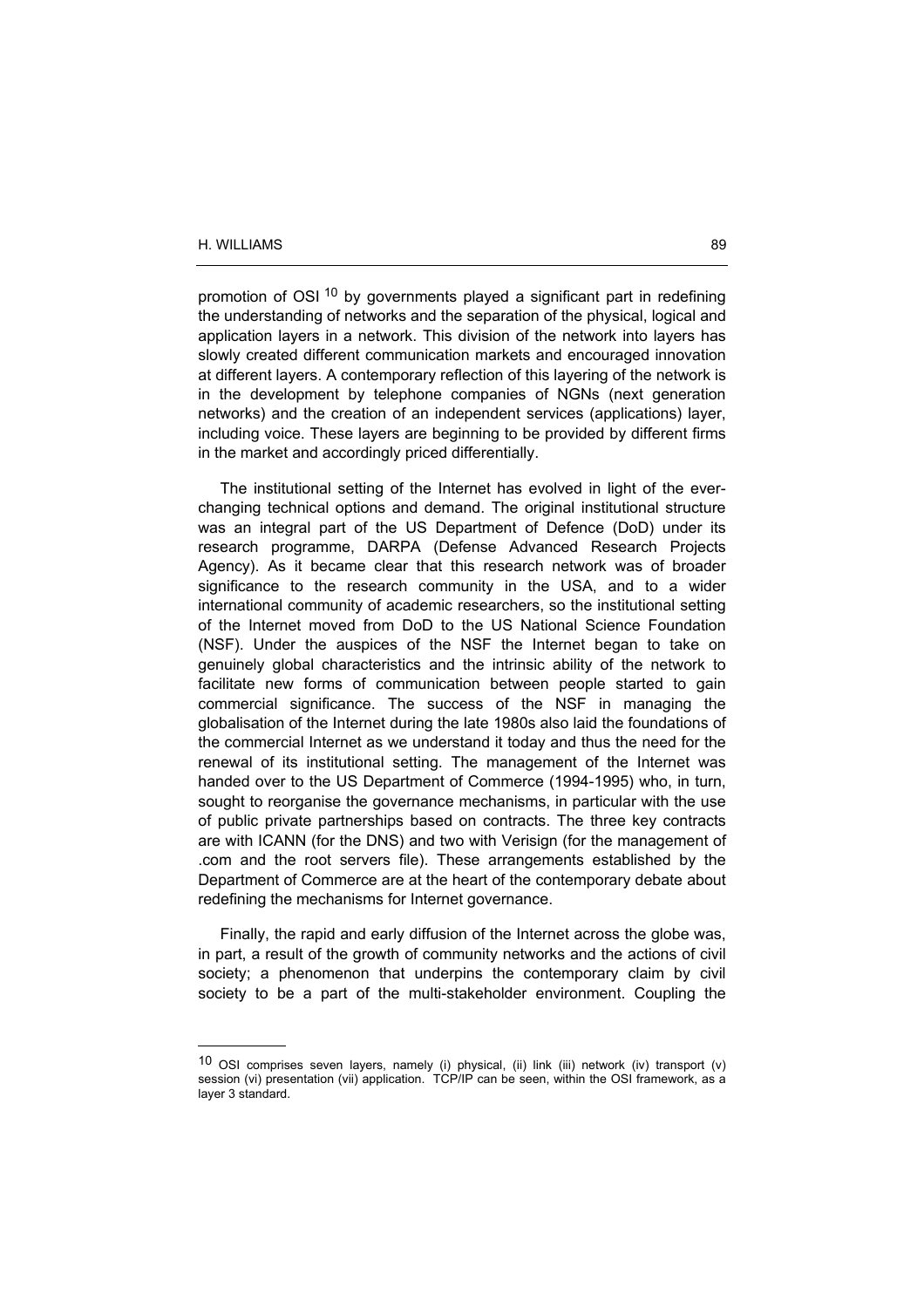relatively low cost and power of personal computers with the communications capability of the Internet created new models for networking. Early pioneering 'community' networks include Fidonet, community networks, Freenets (where the disseminators of information paid for free access for end-users) and activist networks (global communities of interest). A pioneering activist network was the Association for Progressive Communications, an amalgamation of PeaceNet, Econet (both centred in San Francisco) and GreenNet in the UK. As commented by Peter:

"By the end of 1992, largely due to the pioneering efforts of people like Carlos Afonso in South America and Mike Jensen and Karen Banks in Africa, close to 100 countries were connected to activist networks  $$ just a few more countries than the more mainstream academic and research networks." (PETER, p. 27).

As with all histories, there are folktales and myths. Many of these are unfounded, most notably the ideas that the Internet was designed to ensure that the military command and control systems in the USA survived a nuclear attack; that the Internet has prospered because governments have not been involved and that the Internet is decentralised. However, what does emerge from these varying histories of the Internet is that the importance of a robust, multi-faceted and effective policy community is central to the effective development of the Internet. However, as the policy issues surrounding the development of the Internet increasingly become more clearly defined as public policy issues, so the contemporary structures of Internet governance and the technological approach to problem solving have become increasingly subject to question.

# ̈ **Development issues and Internet governance**

Increasingly it is being recognised that access to ICT resources, including the Internet, is paramount to empowering all citizens to self-determine their lives in economic, political, social, cultural and environmental sectors of society. Hence, for many, particularly the debate within WSIS, access and use of ICTs, including the Internet, is becoming fundamental to the delivery of the MDGs. From the early work of the Maitland Commission (1985), The Missing Link, there has been a concern that differentiated access to ICT resources is reinforcing a 'digital divide,' a structural divide between developed and developing countries, and within a country between urban and rural communities, rich and poor, young and old, able and disabled and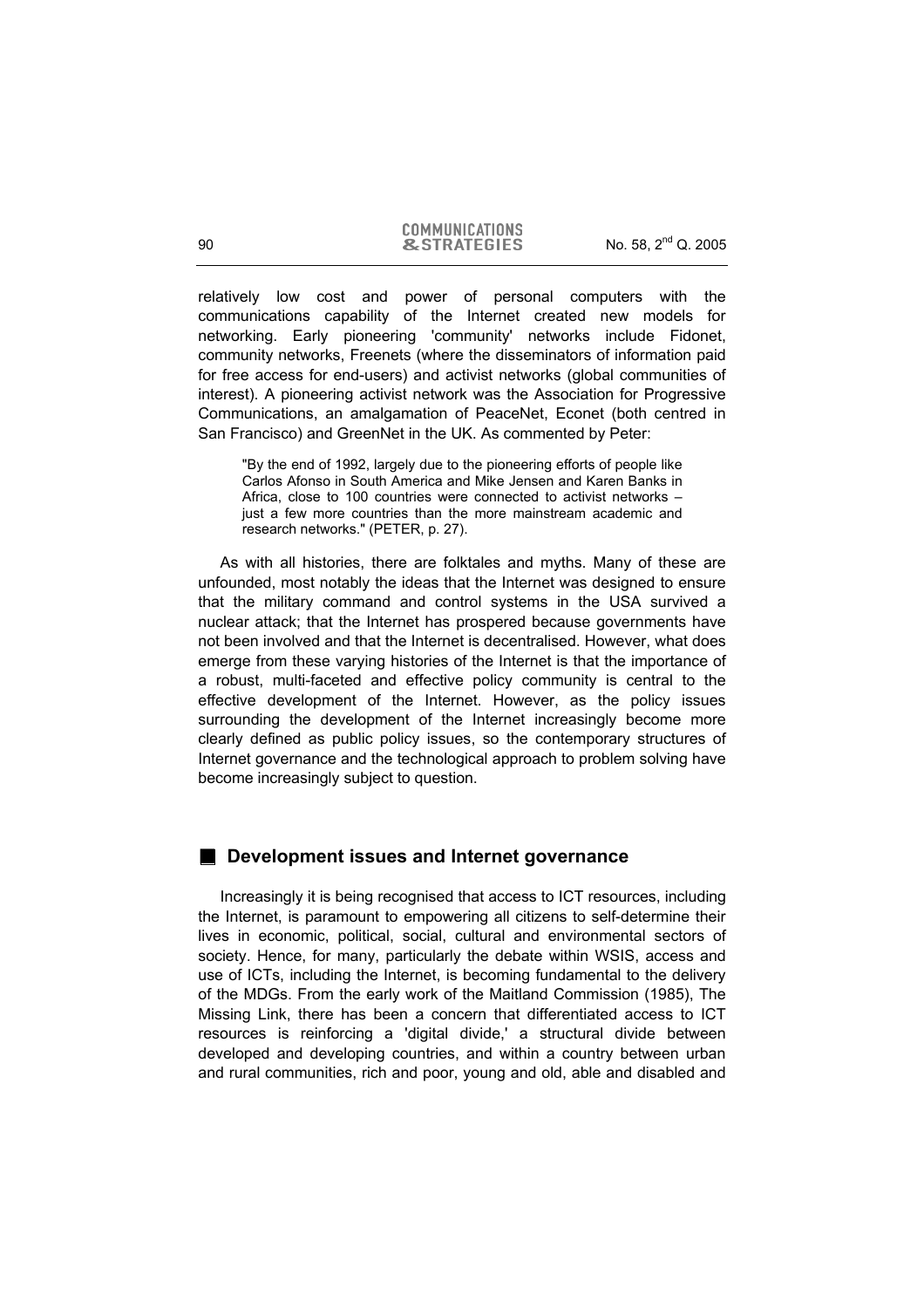women and men. Whilst there is some criticism of this perspective, see for example, KENNY (2002), and/or of the mechanism to address this divide, especially in the policy arena, see for example MacLEAN, SOUTER *et al* (2002), addressing the digital divide has long been a policy priority for the international community as well as national governments.

Within the context of WSIS the link between the evolution and use of the Internet, Internet governance and economic and social development is articulated in the Declaration of Principles (*op. cit*). The implication of this commitment in the DoP is to enable: "Individuals, communities and peoples to achieve their full potential in promoting their sustainable development and improving their quality of life". Hence not only are there myriad issues within this development framework, but also many of the issues are cross-cutting in nature and therefore manifest themselves in other policy debates. Issues of concern include 11:

- facilitating participation of all in the 'information age',

- promoting national economic, political and social cohesion,
- supporting information and communication rights for all,
- reducing urban-rural disparity,
- contributing to poverty alleviation,
- taking up challenges posed by global technological and economic trends,

preventing the marginalisation or people and communities from the global networked economy,

delivering on economic and social developmental objectives.

However, one of the overarching concerns is with access. At one level access refers to the terms and conditions under which countries, firms and individuals gain access to the Internet. These terms and conditions not only include the immediate conditions such as the availability, quality and cost of access and the capability of users to exploit the Internet, but also a wide range of institutional issues.

Such institutional issues include the processes by which critical Internet resources managed, the security and safety of the Internet and its users, as well as Internet relates aspects of other debates, for example trade, intellectual property rights and consumers rights.

<sup>&</sup>lt;sup>11</sup> This list follows the work of WGIG and the background papers.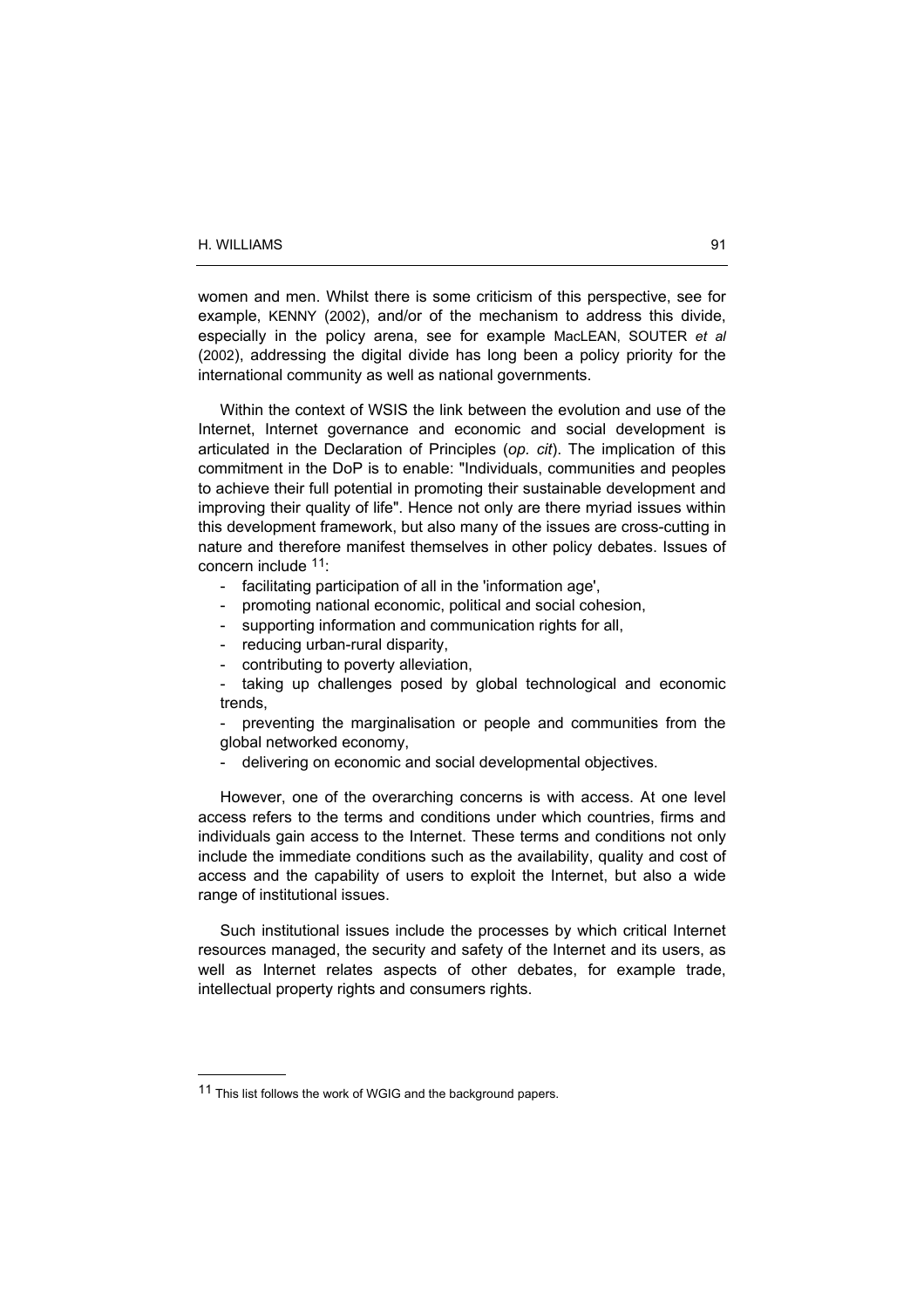#### **Institutional arrangements for the equitable distribution of Internet resources and a stable and secure functioning of the Internet.**

For many developing countries the twin objectives of the equitable distribution of Internet resources and a stable and secure functioning of the Internet are not perceived as current realities; hence the clarion call of some in the Internet community who argue 'it ain't broke don't fix it' is seen by many in the developing countries as the articulation of a particular view of Internet governance that perpetuates the existing elites.

In terms of the equitable distribution of Internet resources the current mechanisms around the governance of the domain name system, IP addresses and the operation of the root servers have become the focal point of much debate, especially for developing countries. For some the allocation of Internet resources by market-based mechanisms is seen to be highly effective; for others the opposite is the case.

The existing system, however, is predicated on the assumption that at any one time all players have an equal capacity and equal resources to engage in and seek critical Internet resources. Hence the allocation system is one of adjudicating between competing proposals, all of which, in principle, are founded on broader similar capabilities and information symmetries. Such conditions are rarely met, thus raising questions of how to balance market-based mechanisms with those that prioritise public interest issues.

Despite the complexity of the institutional map of the Internet, the focal point of this debate on the equitable distribution of resources has been focused on ICANN (the Internet Corporation for Assigned Names and Numbers).

Technically ICANN is a company established under Californian law as a non-profit organisation and operates under a contract from the US Department of Commerce. The by-laws of ICANN explicitly exclude the rights of governments to have direct involvement in its operations and this restriction for example precludes any government representative becoming a board member of ICANN. For those who argue that ICANN has effectively assumed responsibility for a set on international public policy issues the current institutional setting of the organisation in increasingly untenable. The argument is that, as the number of users grows, so the separation of an Internet user community from a broader political polity, the exclusion of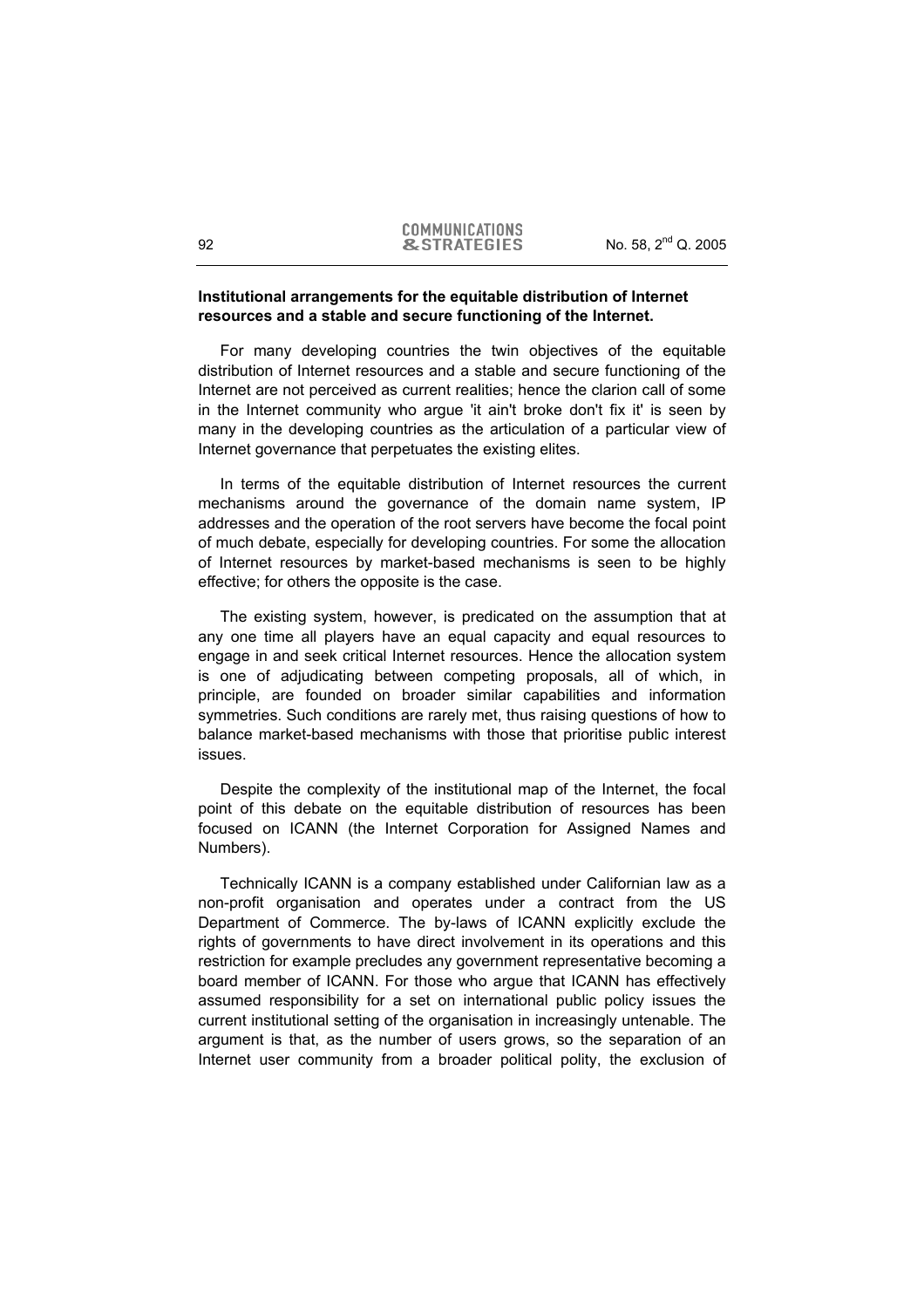-

governments from issues of Internet governance and questions about the legitimacy of ICANN and its accountability increase 12.

However, the modus operandi of ICANN seeks to aspire, albeit informally, to the WSIS principles of being multilateral, transparent and democratic and ensuring the involvement of governments, the private sector and civil society. Thus, at a pragmatic level ICANN can, in many ways, be seen as a remarkable organisation that has consistently transformed itself to meet the challenges of a rapidly expanding Internet. It has created an environment where those who can contribute to substantive debate are able to do so without the cost often associated with attending and participating in international meetings. However, for some it remains a California company undertaking task on behalf of the government of the USA.

There is growing momentum around changing the structure, constitution, by-laws and organisational nature of ICANN. Given that the contract between the US DoC and ICANN expires in 2006 the status quo is unlikely to be maintained. Whilst not the basis of full international consensus, there is increasing support for three broad areas of reform, namely (i) increasing the role of governments through changes in the Government Advisory Committee or something comparable, (ii) the establishment of an open policy forum which would seek to identify and define key public policy issues and (iii) greater co-ordination between existing international agencies coupled with an understanding that there is no need for a new international and inter-governmental agency.

For developing countries there are a number of significant issues in ensuring the fair and equitable distribution of critical Internet resources. Whilst at one level the exact institutional arrangements surrounding ICANN and the nature of the policy forum and the review committee are of some concern, the actual process by which resources are allocated is of material importance. In some ways these issues are well illustrated by the migration to IPv6, which represents a major issue for developing countries, not only in terms of the assignment and administration of the address space, but also in terms of the transitional arrangements. The arrival of IPv6 presents a number of potential challenges to operators and networked enterprises,

<sup>&</sup>lt;sup>12</sup> Outside the scope of this paper are key questions about the nature of the behaviour of ICANN in certain circumstances, such as (i) to what extent does ICANN act as an agent of the US government, (ii) what happens to ICANN if it were to become insolvent. In the latter case preliminary opinion suggests that there is considerable ambiguity about the formal ownership of domain names.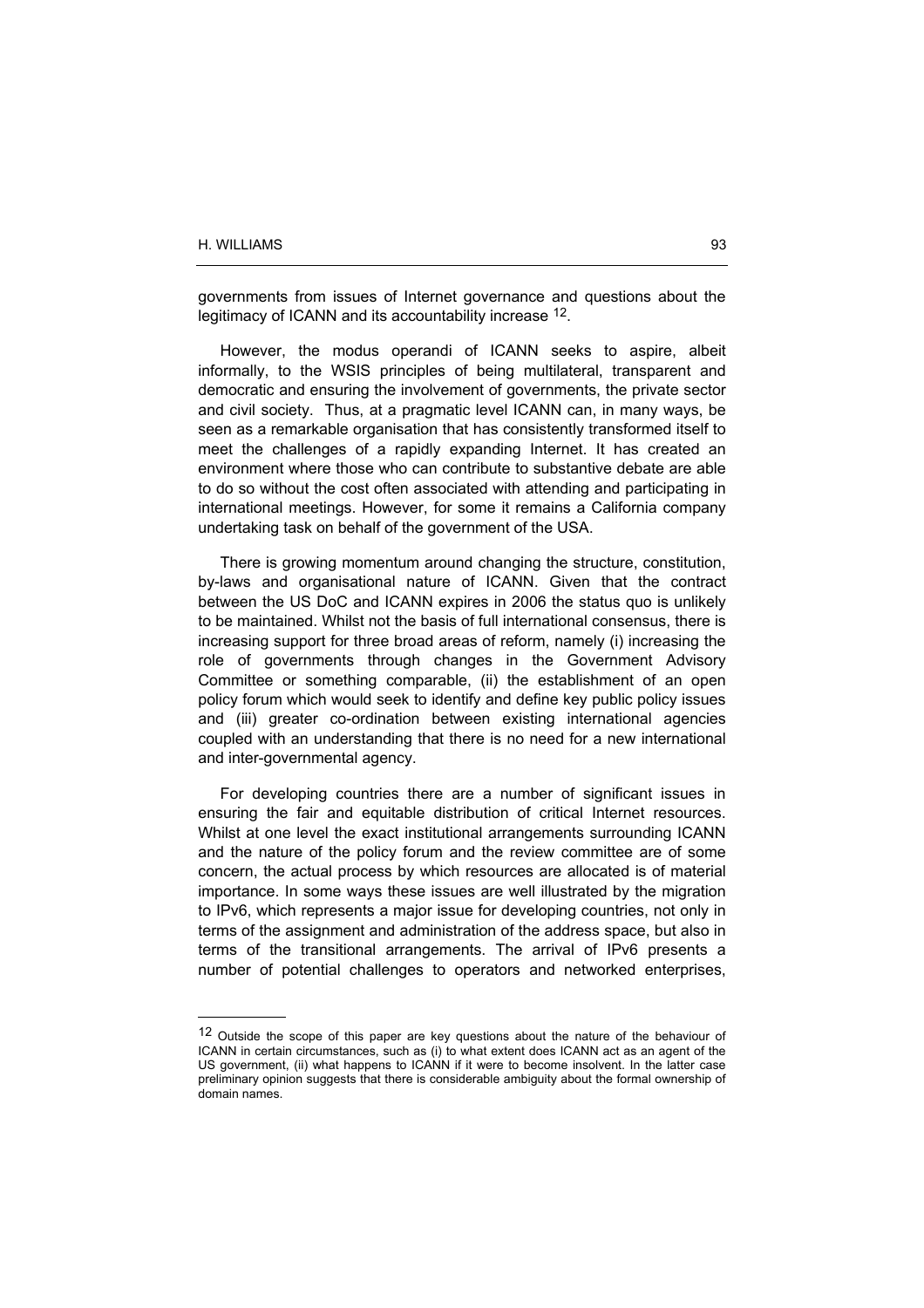especially those in developing countries. The key challenges not only involved access to and use of critical Internet resources, but access to new investment funds and the ability to establish new business models

#### **Internet access and international transit arrangements**

Access to the Internet is a function of national telecommunication policy, especially as it pertains to consumers. However, access to international connectivity and transit services for end-to-end connectivity throughout the entire Internet community is a major issue for developing countries. The significance of the issue has been recognised with WSIS, for example the Action Plan (Clause 2. 9. k) notes that:

"Internet transit and interconnection costs should be oriented towards objective, transparent and non-discriminatory parameters."

All ISPs have to buy transit services in order to provide end-to-end connectivity for their users, in developing countries these transit services involve the purchase of significant international capacity and the associated commercial arrangements are redefining the traditional relationships between carriers that have and underpin the flow of international voice traffic. Although the international voice settlement regime based on cost and revenue sharing agreements based on traffic flows is being reformed, the arrangements still result in a net flow of revenues into developing countries. The ITU has estimated that between 1992 and 1998 the North-South flow of money through the international settlement regime was around USD 40 billion.

With international Internet circuit arrangements, the cost sharing arrangements are considerably different, based on a so-called "full-circuit" model. The rationale is that the any ISP needs to purchase 'transit' from its suppliers in order to provide any-to-any connectivity across the Internet. Hence an Internet Service Provider in a developing country wishing to interconnect to the global Internet must buy transit services and thus typically pay for the full costs of international leased line circuits to backbone providers. As a consequence, the ISP bears the full costs of both inbound and outbound traffic onto its network <sup>13</sup>.

<sup>13</sup> At ITU, Study Group 3 of the Telecommunication Standardization Sector (ITU-T) has carried out extensive investigation and discussions on international Internet connectivity since 1998. In 2000, ITU-T Recommendation D.50 was adopted, representing a delicate balance between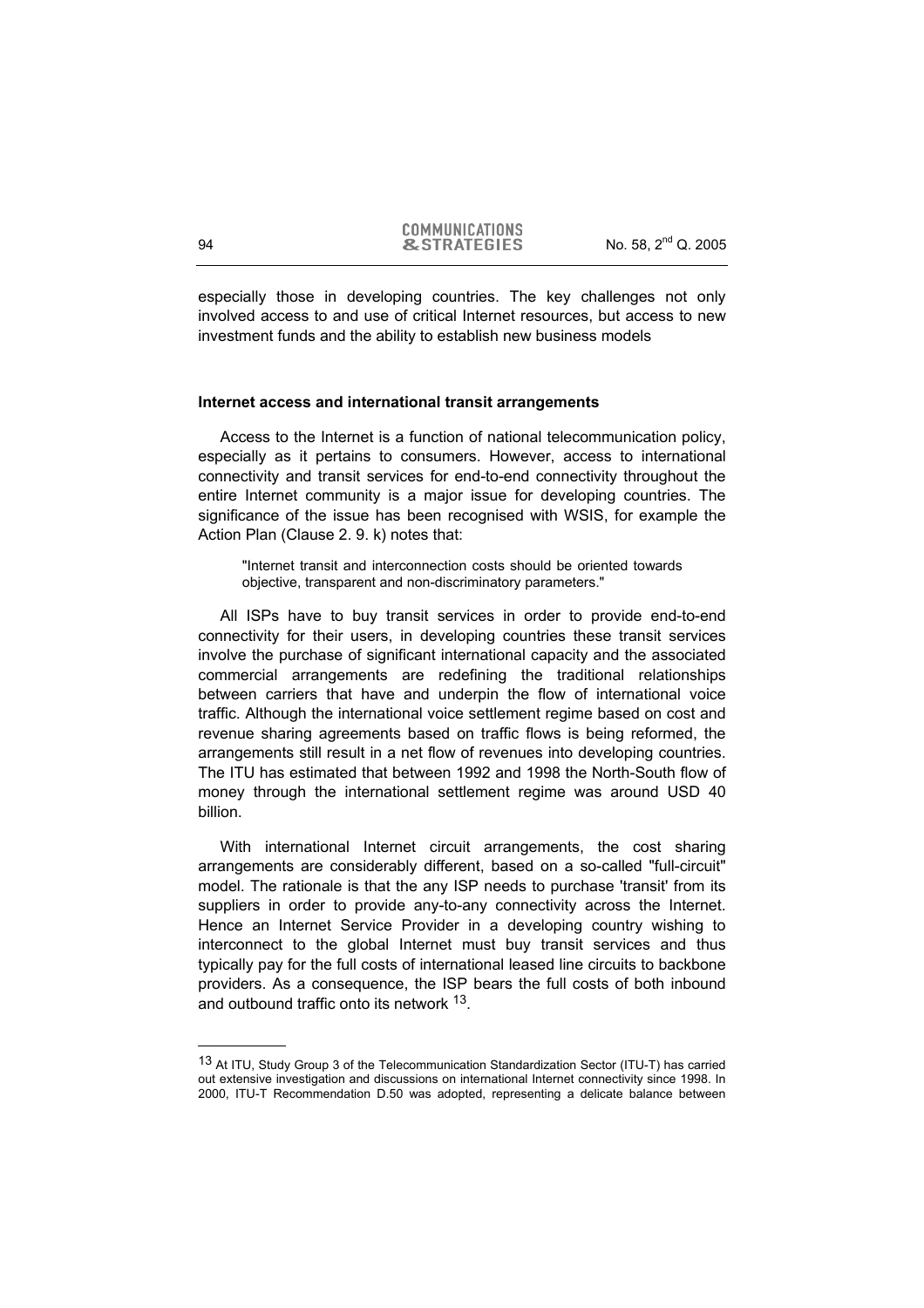-

The situation is further aggravated by poor telecommunications infrastructure in some developing countries (e.g., landlocked countries, isolated island states and others without direct access to undersea cables), lack of economies of scale (e.g., in the least developed countries - LDCs) and poor interregional links (e.g., Africa). The result is that international bandwidth is also used to exchange traffic that could, with better infrastructure available, have stayed on national or regional networks. For example, Internet traffic between two African countries often transits via Europe or the United States. The result is that international Internet connectivity can be a significant cost for service providers in developing economies and this is inhibiting the growth of Internet usage in much of the developing world, particularly the LDCs. The concern is that, if the cost of Internet access is higher in developing countries, then the digital divide will grow wider.

The underlying drivers for this realignment in the costs of access for international transit and connectivity services are manifold. The international arrangements that currently apply to global Internet interconnections have emerged not only from the historic development of the Internet (US and European centric) and its technical characteristics (such as the dynamic paths and multi-homing), but also from business models and the dynamic economies of major Internet operators. Thus, part of issue is reshaping the business models of ISPs. However, several key drivers can be identified of which perhaps the most important are the volume and nature of Internet users within a country, the nature of local content, the relatively transactional cost of using Internet resources in other countries to support a wide range of Internet applications and national and regional market for exchanging Internet traffic. Empirical evidence shows that policy interventions that stimulate increase the number of Internet users (for example, by encouraging the use of relatively low cost WiFi access networks), local content and local exchange of Internet traffic reduce the cost of international transit and connectivity. This solution has been recognised within WSIS and the Action Plan (C2. 9. j) notes:

"The creation and development of regional ICT backbones and Internet exchange points, to reduce interconnection costs and broaden network access."

diverse interests. It calls for arrangements to be negotiated and agreed upon on a commercial basis, taking into account the possible need for compensation for elements such as, inter alia, traffic flow, number of routes, geographical coverage and the cost of international transmission.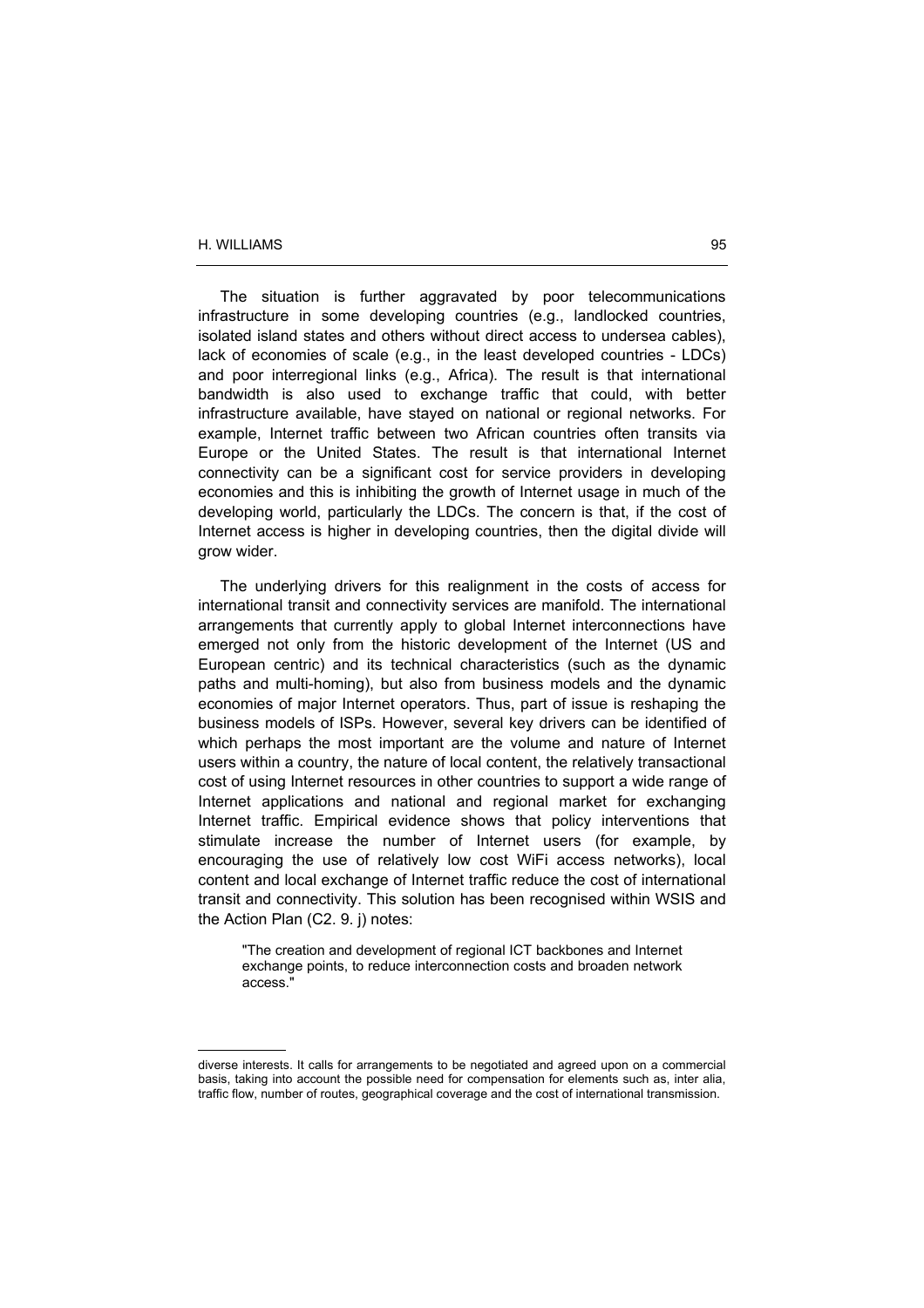In terms of consumer access to the Internet the key issues are not just the availability, quality and cost of the telecommunications infrastructure but also two other related issues; firstly, the availability and affordability of relevant consumer technologies and capacity to use such technologies and, secondly, the nature of demand and supply of information. Some preliminary evidence from Southern Africa suggests that in rural areas the demand for data, using SMS texts as proxy measure, show that the levl of demand may be just 5% around of that in urban areas  $14$ . In many ways national ICT policy frameworks seeks to address the first issue of increased service availability but fail to address in a coherent manner issues related to the adoption and use of Internet technologies and services.

In developing countries, however, access to basic telecommunications infrastructure remains one of the major constraints to Internet access. Current best international best practice demonstrates that a strengthened role for the private sector in increasing access through a blend of market liberalisation and pubic policy interventions, for example through the use of 'smart subsides', addresses the need for increasing access to basic telecommunication services 15. The conceptual differentiation between a 'market' gap and 'access' has enabled many consumers to rapidly enjoy the benefits of telephony, often through the rapid diffusion of mobile networks. However, in terms of translating this increased access in telephony into increased access to the Internet and, in particular access to broadband services is not a straight-forward, linear relationship. Thus for many developing countries there remains a significant public policy issue in terms of the availability, quality and cost of broadband services.

However, whilst there are many new 'last mile' technologies, such as those based on wireless, there is an emerging bottleneck with developing and between developing countries in terms of the capacity and quality of backbone networks. As with consumer access to Internet services, so it is widely recognised that in many cases the market provides an effective solution to the development of backbone infrastructure and the removal of regulatory restrictions can lead to significant new investments. Furthermore, policy measures can encourage the development of Alternative Telecommunications Networks (ATNs). Many countries have extensive

<sup>14</sup> Preliminary evidence presented to the Vodafone Social and Economic Impact Panel.

<sup>&</sup>lt;sup>15</sup> Considerable evidence from Latin America has documented how both market liberalization and ësmart subsidiesí can successfully leverage additional investment and reduce the broad access gap.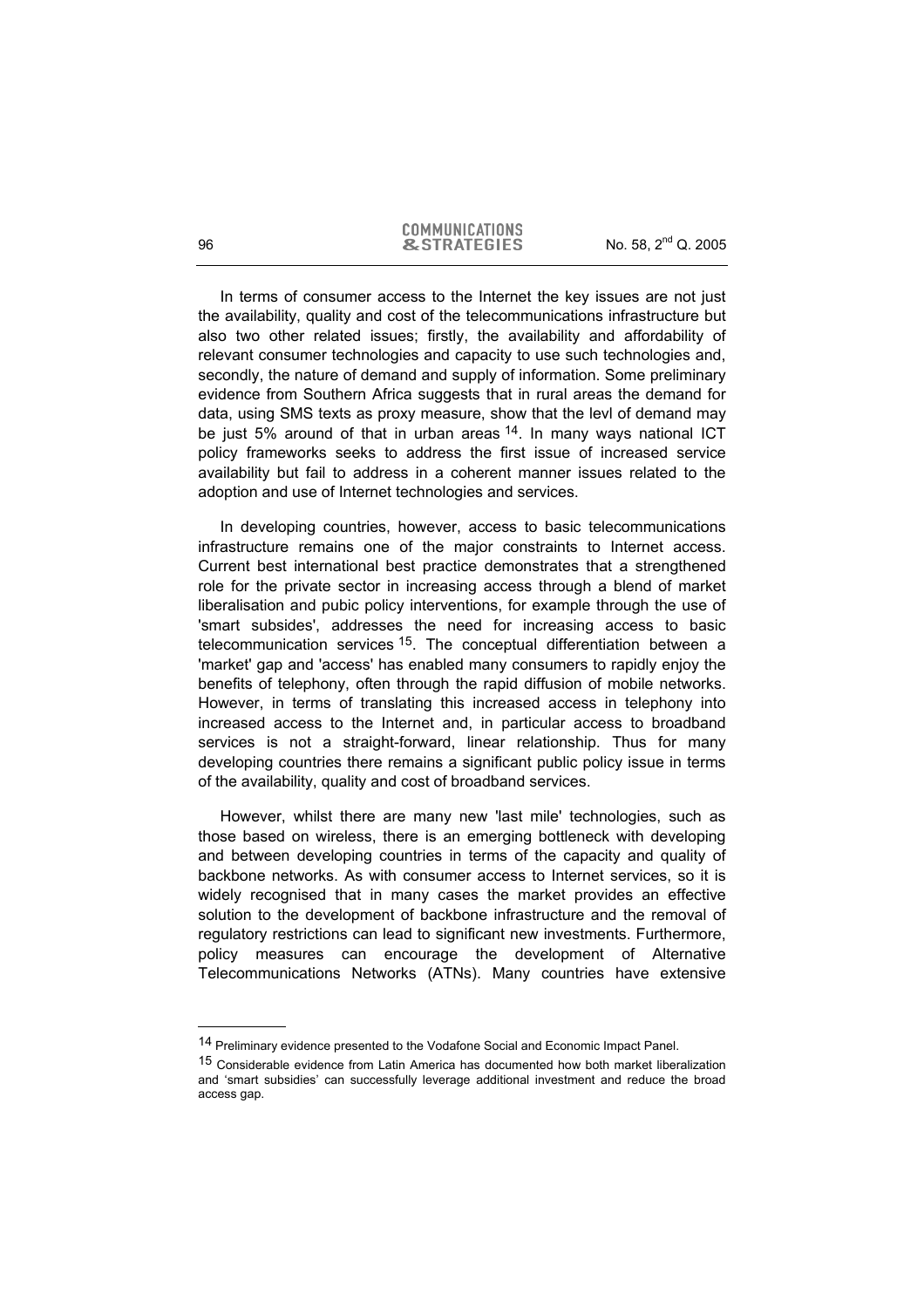backbone capacity (including dark fibre) that exists as a result of investments by firms in other sectors, for example electricity and railways. Such capacity can form the basis of new backbone infrastructure and increase Internet connectivity. Exploiting this capability includes not only creating the technical capacity to use these resources as public telecommunications networks but also the necessary national and international policy barriers to interconnection and use.

The lack of an adequate national and regional backbone may reflect market failure and require public policy intervention both in terms of funding and policy reform. In such cases there are clear international public policy issues and a need for donor support. Recent initiatives, such as that in East Africa for example, have demonstrated that market failures in the provision of backbone can be effectively addressed through donor based funding. As with transit and international connectivity, the development of local and regional Internet exchange points can leverage additional value of new backbone investments.

Finally, the combination of increased availability of broadband services for consumers (and at wholesale level for new entrants) and the nature of these Internet related transit and international connectivity agreements exacerbate the impact of VoIP on voice operators in national markets. Thus not only do these transit arrangements impact the development of the Internet in developing countries, but they also spill over into the voice market. In effect, in buying transit ISPs are paying the full cost of international connectivity for VoIP calls and shifting the basis of payment from per minute charges to bandwidth charges. Where tariffs remain significantly unbalanced, or the cost of broadband services is competitively priced, the incentives to use VoIP can be considerable. At one level the ability to separate voice services from network is illustrated by Skype downloads, a crude measure of VoIP uptake in the retail market. Current figures suggest that, worldwide, there are broadly the same number of Skype downloads as there are broadband connections. The OCED estimated 118 broadband lines in January 2005 versus 118 million downloads of Skype (June 2005). Further evidence of the challenge to voice revenues comes from the comparison of basic DSL prices with the distribution of monthly expenditure on voice telephony. Recent evidence from South East Asia suggests that whilst less than 20% of consumers would find it economical to switch to DSL and VoIP services, these consumers often represent 30% of revenues in the voice market.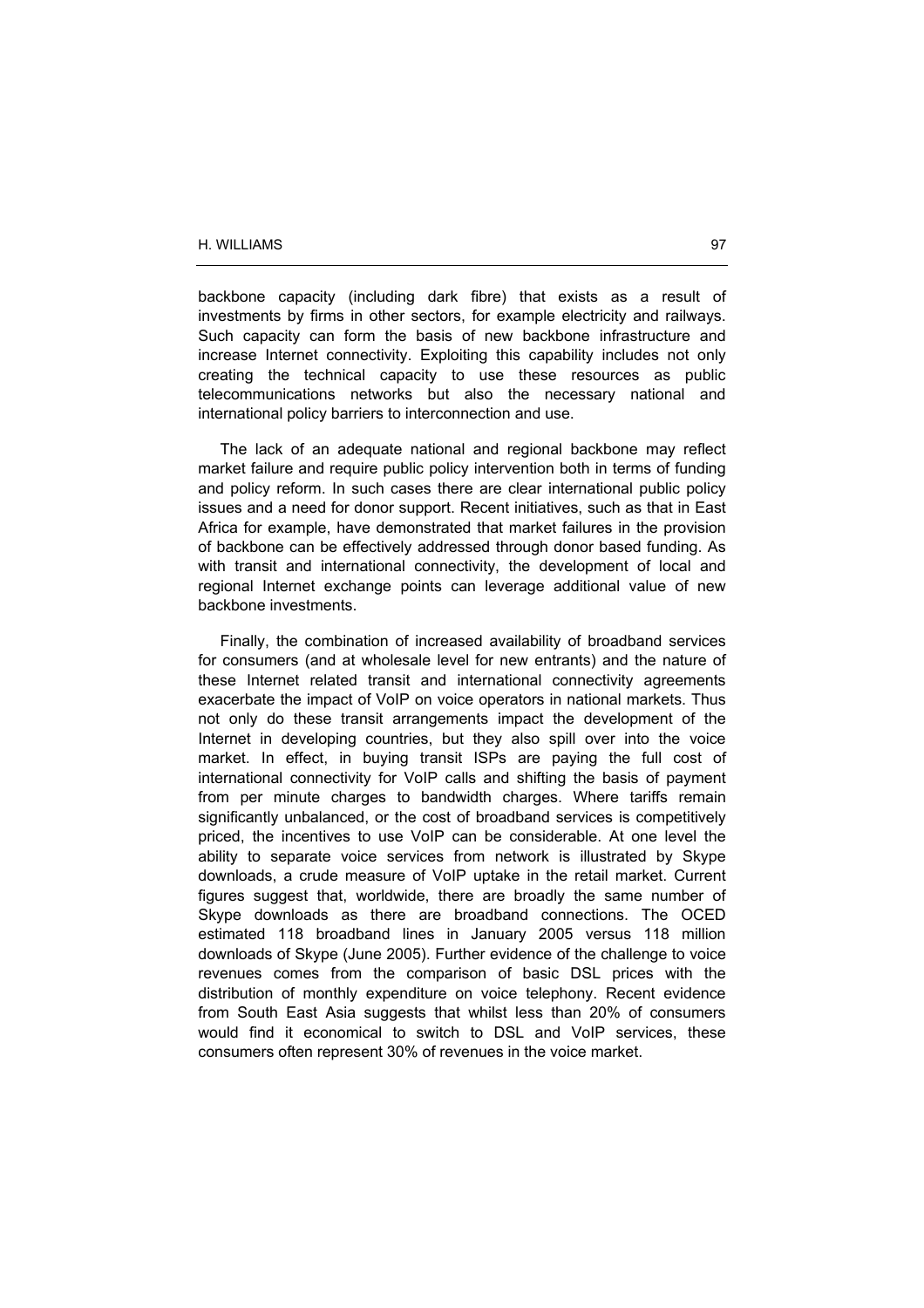#### **Safe and reliable Internet and network security**

Here the issues are essentially twofold. One set of issues can be seen as concerning a broad range of activities that amount to a 'denial of service' attack. On the other hand, the issues are about the way in which the Internet can facilitate organised activity designed to harm or cause damage to users, including crime and the distribution of morally offensive material, such as pornography. Thus, the range of issues here includes the following 16:

- spam.
- cybersecurity, cybercrime,
- security of network and information systems,
- critical infrastructure protection.

From a developing country perspective, these issues have a disproportionate effect and typically the operational experience is that of a 'denial of service' attack. The combination of these attacks and the limited capacity of developing countries to respond is debilitating for users in developing countries – a phenomena that undermines consumer demand for the Internet and demand stimulation measures by government. Hence the failure to address this broad range of issues can create such conditions of uncertainty that the transition to an information society is severely compromised.

One of the key issue facing developing countries in dealing with these issues is the genuinely international scope of the activity and the absence of any global governance arrangements in place to deal with spam and other emerging threats to the stable and secure functioning of the Internet. Though there are a range of initiatives being promulgated on an international level, for example, by the OECD and the European Union, arriving at common definitions of, for example, SPAM and pornography are highly problematic and inhibiting the establishment of common international frameworks. Furthermore, the difficulty of reaching an agreement on definitions is further compounded when these definitions form the basis for policy interventions in the operation and use of the Internet.

Thus, for example, whilst agreement could be reached on the basis of concerns about the original content producers, there is little consensus regarding the interpretation of these agreements with respect to ISPs and network operators; such a situation exists with regard to the production of

<sup>16</sup> Following the WGIG strcuture.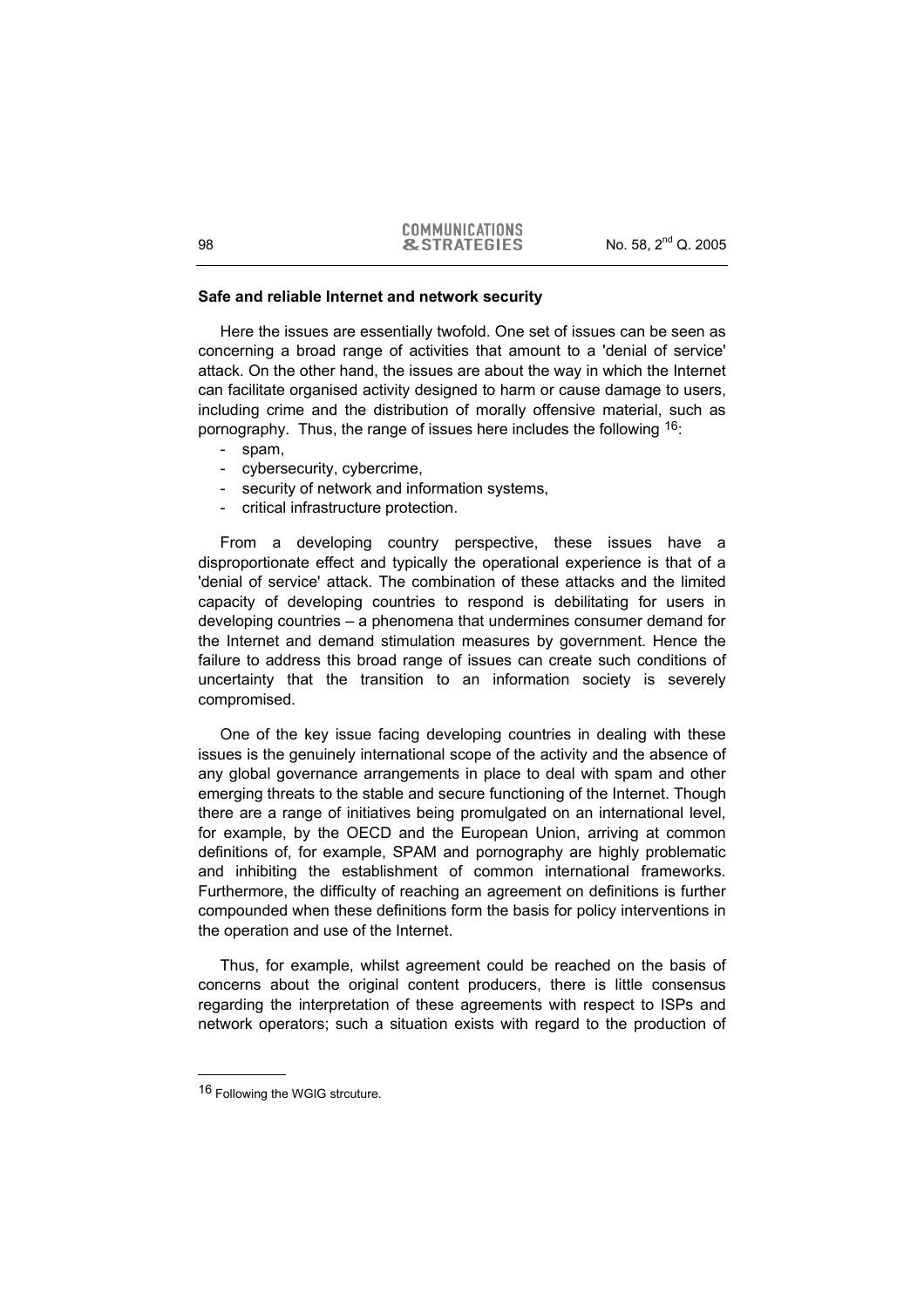-

pornography and its distribution over the Internet (see, for example, the work of the Internet Watch Foundation in the UK).

In terms of information and network security, the first line of defence in many countries is the Computer Emergency Response Team (CERT) when there is a breach, potential or otherwise, in information and network security. CERTs are typically made up of technical experts who are in communication with other CERTs to share knowledge and best practices and to warn of impending attacks. In some countries CERTs are part of a government department; in other countries they may be in private sector organizations such as companies or universities. Many CERTs belong to the Forum of Incident Response and Security Teams (FIRST) as membership enables a more effective response. However, for many developing countries, the ability to maintain a credible technical and regulatory capacity with regard to CERT is highly problematic. Inevitably, 'denial of service' attacks involve highly innovative technologies that exploit weaknesses in the existing networks. As a result, the technical resources needed to address these issues need to have equivalent and highly innovative technical capability and the ability to implement clear and coherent national policies.

There is a growing consensus that the experience of countries that have been pioneers in responding to these threats shows that a "multi-stakeholder toolkit" approach is needed to deal with these kinds of problems - i.e. that to be effective, laws and regulations prohibiting harmful activities must be accompanied by public education, industry codes of conduct, and cooperative international enforcement arrangements, for example to help build technical and regulatory capacity.

Some commentators, such as the WSIS Gender caucus, argue that the focus on a safe and secure Internet and issues of network security place too much emphasis on technology and insufficient attention on the social and human rights issues involved. HUYER <sup>17</sup> (2005) comments that it is important to ensure that:

"The Information Society enables women's empowerment and their full participation on the basis of full equality in all spheres of society and in all aspects of decision making processes  $[...]$  for women to be truly included in the information society, there must be support and

<sup>17</sup> Sophia HUYER, "New technologies creating newopportunities for women - An international perspective", Women in Global Science and Technology And Gender Advisory Board, UN Commission on Science and Technology for Development. Comments to the WGIG, 10<sup>th</sup> February 2005; Draft Working Papers Identifying Issues for Internet Governance.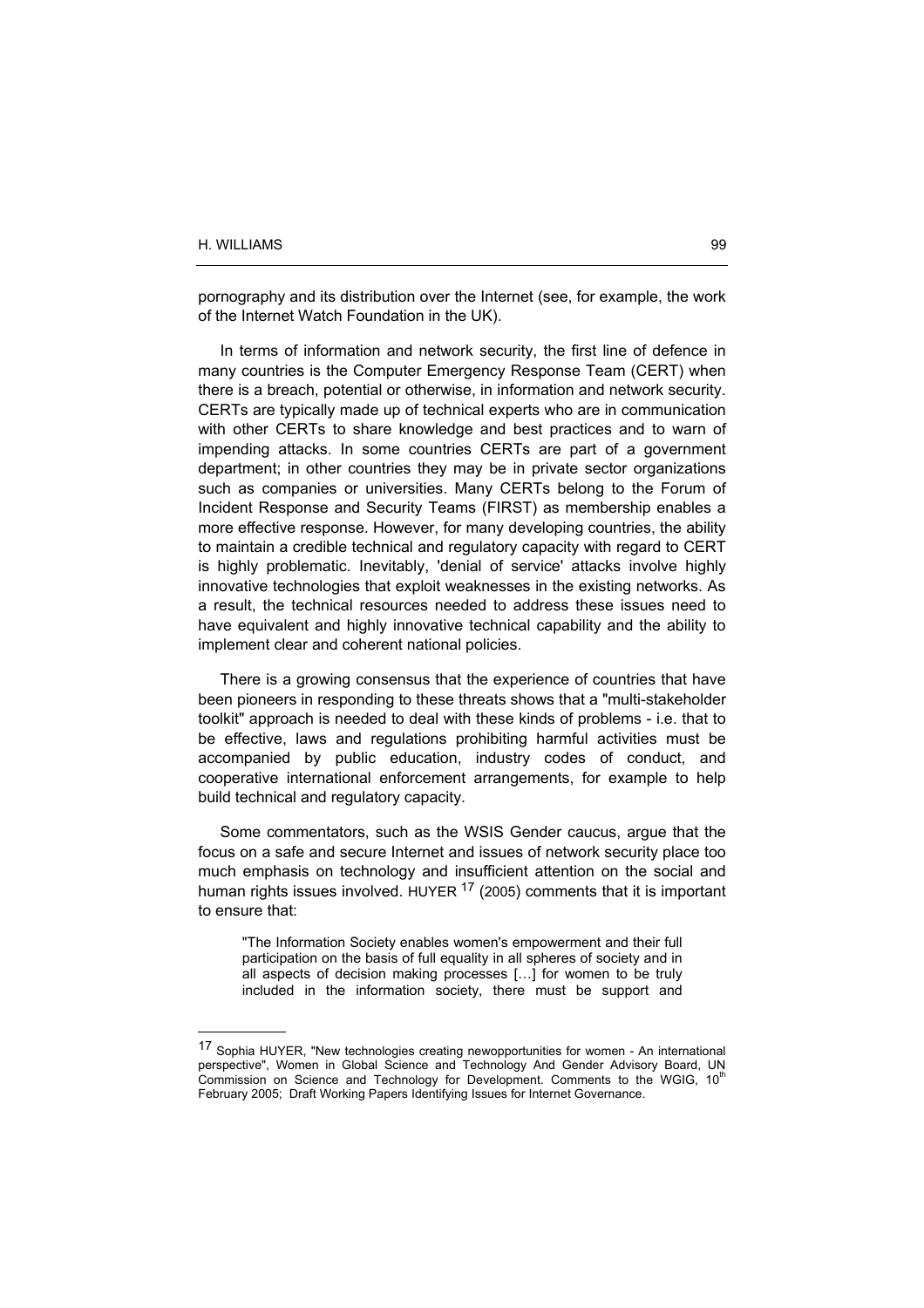promotion of technology capacity building for women so that they can participate in the management, design, manipulation and building of the information society. It is important that, rather than recipients of information women are active participants in and designers of an Information Society that meets the needs of and empowers both women and men." 18

Huyer argues that the gender issues involved in a secure Internet include:

• Exploitation, trafficking, and abuse of women and children, where, for example, the Internet and its 'virtual world' becomes a vehicle for exploitation in a social world, such as with sex tourism.

• Threats to privacy, for example through the surveillance and unlawful distribution of images whether this information is created informally or through formal government institutions.

#### **Multilingualism and local content.**

Multilingualism and access to content raises a broad range of issues ranging from the technical structure of the DNS through to the accessible, in local languages, of local content.

In terms of multilingualism within the DNS governance issues associated with multilingualism are closely linked with DNS governance issues. However, at the heart of the DNS is a set of legacy decisions that have enshrined ASCII and, to a large extent, the English language. The extent to which these technical standards are embedded in the core operational procedures, in effect, determines the structural nature of the issues surrounding multilingualism. From developing countries, whilst these issues are of profound important, the key decision and technical developments lie within the competence of other countries, institutions and organisations, for example, IETF in its role in the development and promulgation of technical standards and ICANN in its role with regard to the confirmation of language code tables and the policies designed to foster multilingual TLDs. Other organisations involved, for example, include the Multilingual Internet Names Consortium 19.

<sup>18</sup> Source: open comment to WGIG Feb 2005, available from www.wgig.org.

<sup>19</sup> MINC is the Multilingual Internet Names Consortium, whose work dates back to 1994 and which was officially formed in June 2000 to promote the Multilingualization of the Internet, the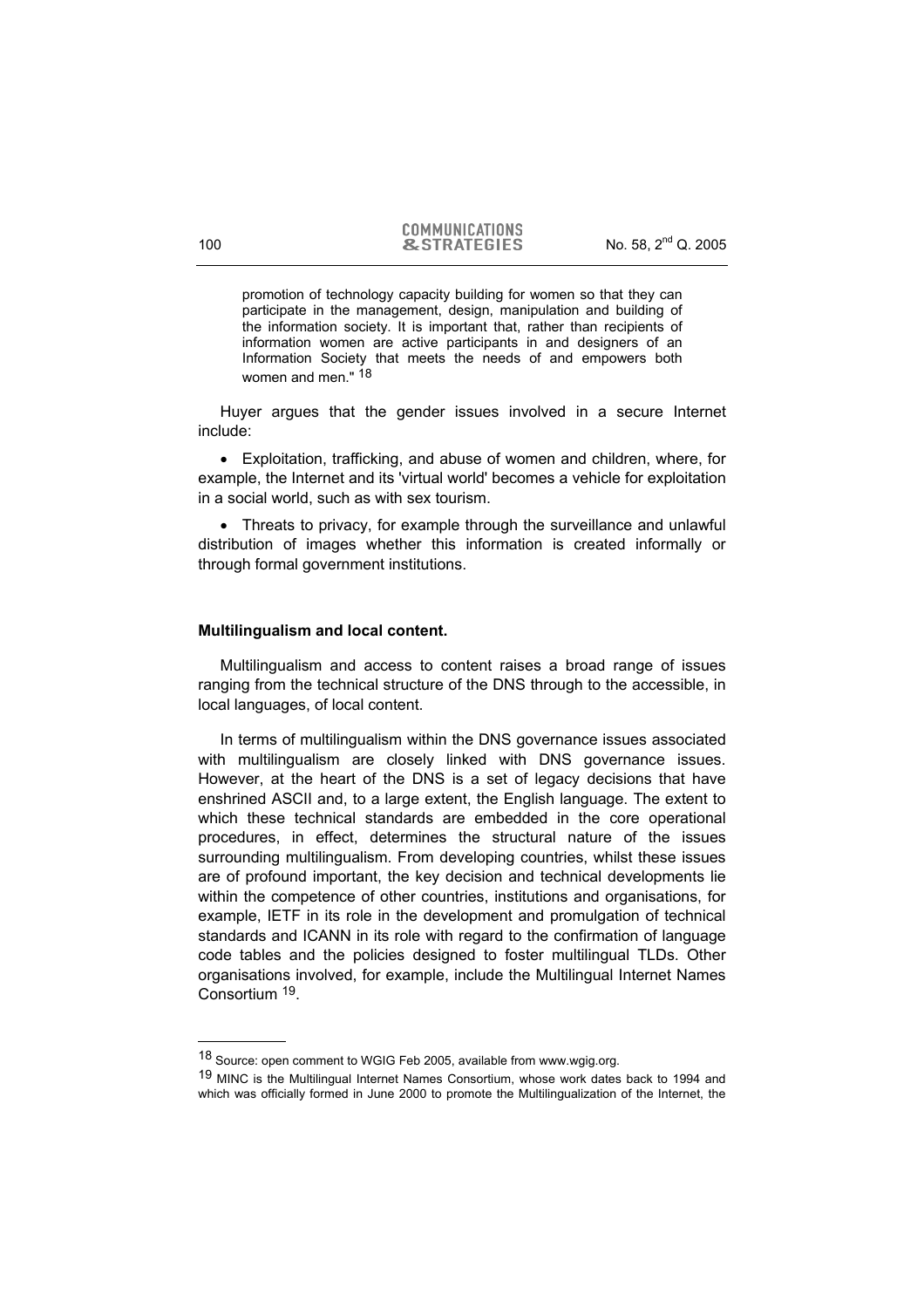For some commentators the issues of multilingualism open up the possibility of treating part of the DNS as a global public good and that this perspective, in turn, would suggest that global public services do exist. These views would lead to a global policy initiative such as an obligation on the part of gTLDs (generic Top Level Domain) to support all scripts, even where these are minority scripts that are of limited commercial significance. The decision in June 2005 by ICANN to approve. CAT can be seen at an important step in recognising the importance of language commutates within the Internet. The concern is that, without addressing issues of multilingualism, the existing level of language diversity may be undermined.

For many the issues of multilingualism are more about access to content in local languages within and between countries. Under such conditions the issue is one of creating and sustaining a local content industry that supports multilingualism and cultural diversity and here the role of government policy in encouraging indigenous activity is paramount. The role of public policy is particularly crucial when the applications are those central to the development of an information society such as e-health, e-education and egovernment. Public policy is important in determining the available of information within a country; for example free and open access to policy documents in local languages within a country, as well as similar access to publicly funded research.

# ̈ **Conclusions**

-

The Internet opens up new opportunities for linking ICT and development activities and for reaching the MDCs. However, the integration of the Internet into the development process highlights that issues of Internet governance cannot be treated in isolation within a country or in terms of a single policy dimension. Thus, at a very practical level, the integration of the Internet into

internationalization of Internet names including, but not limited to, multilingual Internet domain names and keywords. Over the years, MINC has established a wide range of links with international organizations, stakeholder organizations and other processes including The United Nations, the World Summit on Information Society (WSIS), ICANN, ITU, WIPO, IETF, as well as language groups such as JDNA (Japanese), CDNA (Chinese), INFITT (Tamil), EuroLINC (European Languages), CYINC (Cyrillic), GLWG (Georgian), RLWG (Russian ) as well as The Arabic language and scripts WG (Arabic) and ULWG (Urdu). Our language groups develop their own language and variant tables, and coordinate with each other on these tables. They also discuss other IDN related issues like the development of Dispute Resolution Policies and the use of IDN in software applications. http://www.minc.org.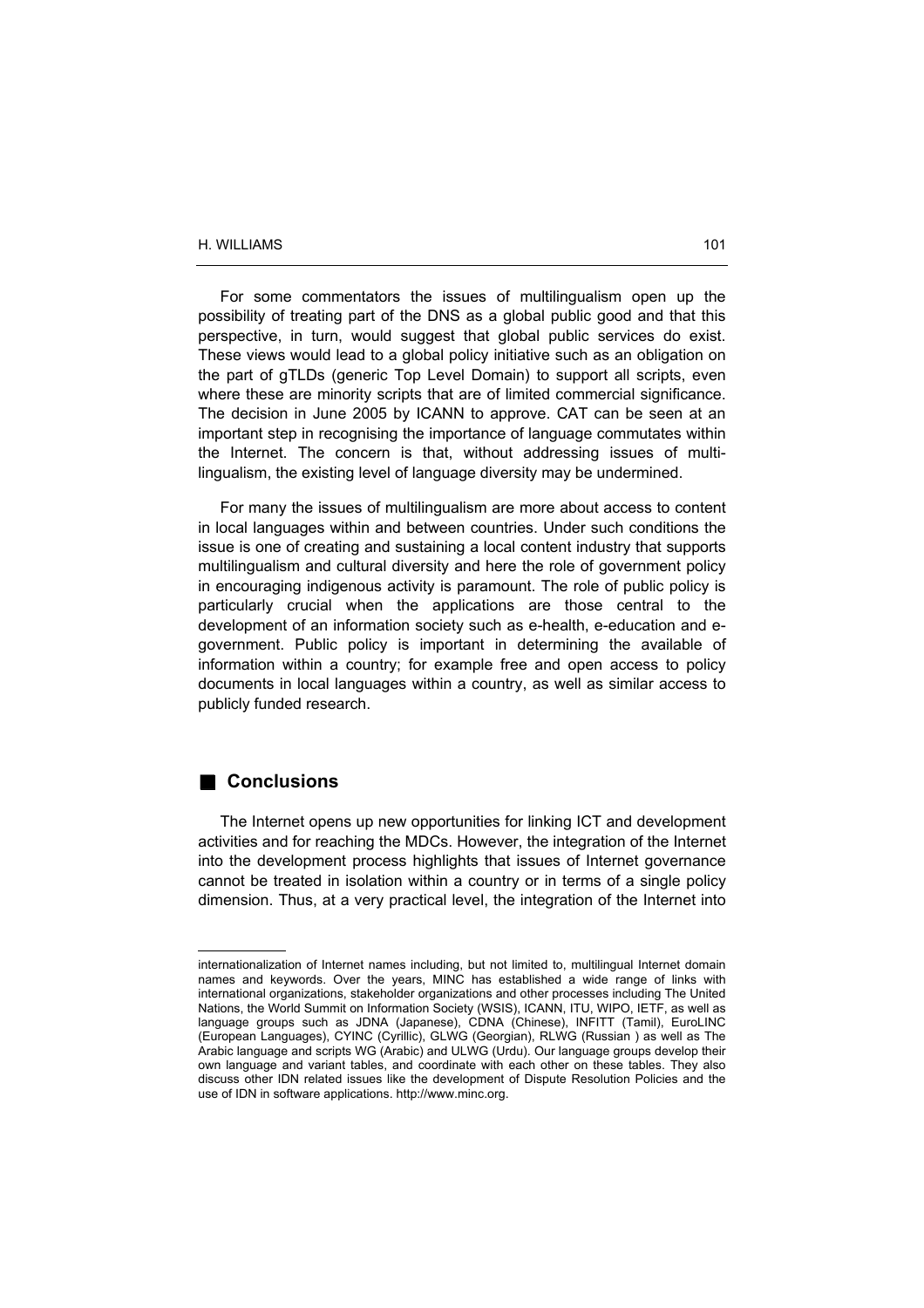the development process undermines those development strategies where ICT sector reform concentrates on the telecommunications sector alone and, in particular, an agenda heavily biased towards supply side initiatives. Whilst such supply side policies are an important starting point for sector reform, they can no longer be seen as meeting both the necessary and sufficient conditions for realising the opportunities presented by the Internet.

The range of issues that allow the Internet to shape development processes requires a new level of co-ordination and integration of policy development. In particular, the intertwining of increased access, the equitable distribution of Internet resources, the safe and secure operation of the Internet and multilingualism bring to the fore a wide range of issues that need to be addressed simultaneously.

In terms of Internet governance these policy challenges highlight the limitations of existing institutional activity. The WSIS provides an opportunity to address many of these issues and ensure that the institutional setting for securing the development opportunities flowing from the Internet can be realised. Whilst the outcome of WSIS may not result in immediate reform, there is the opportunity to define new directions for the process of Internet governance and hence the role of Internet in development processes.